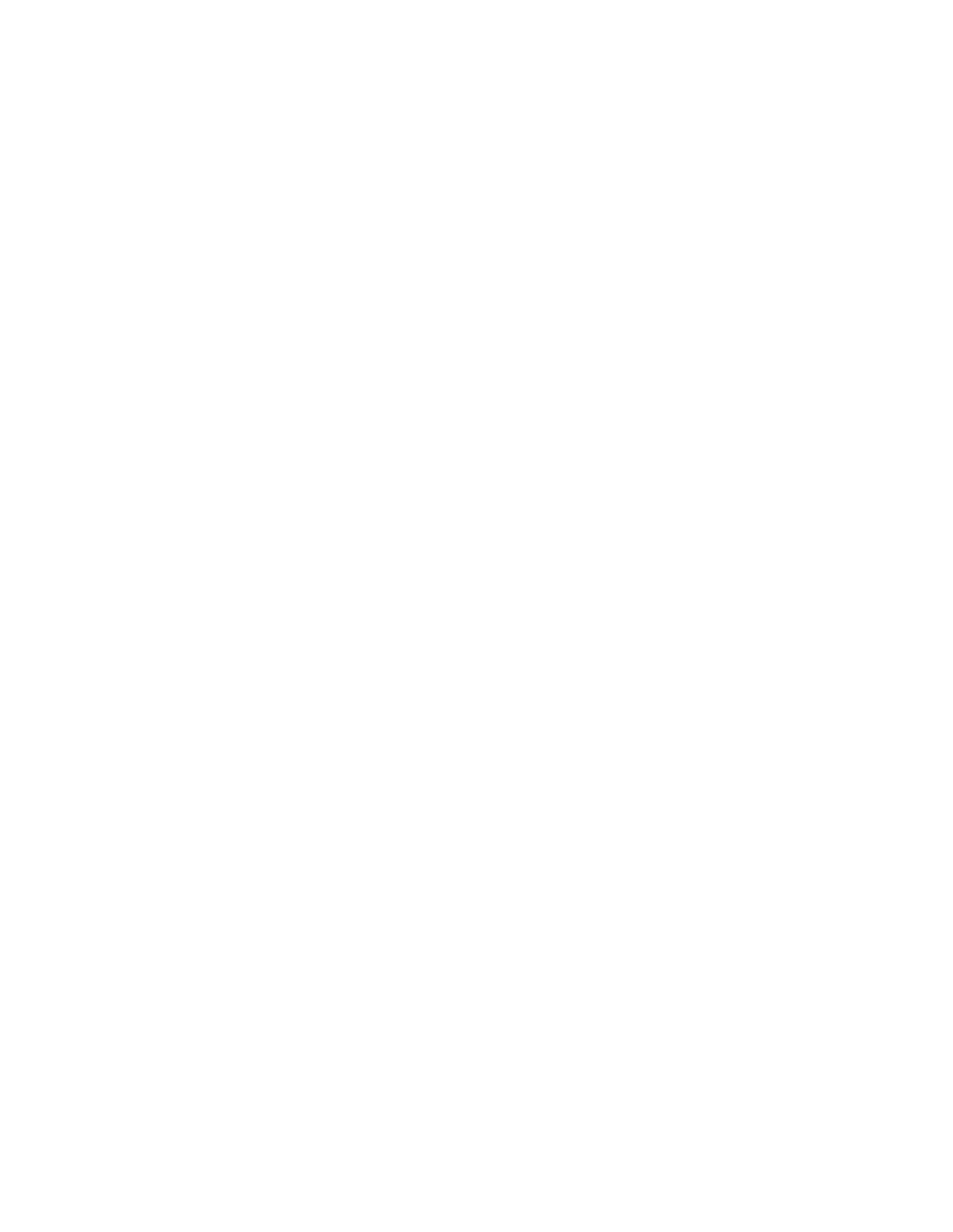USAID support would be most helpful and proceeding accordingly, and checking in with LGBTQI+ groups and individuals throughout project implementation to ensure that our efforts are being helpful and effective. One component of "Do nothing about them without them" is to allow individuals to self-identify; avoid making assumptions about sexual orientation or gender identity, pronouns, or aligned organizations and recognize that for many LGBTQI+ people, self-identification comes with risk and may take time.

#### **STAKEHOLDER CONSULTATIONS**

 The principles of "do no harm" and "do nothing about them without them" should inform LGBTQI+ inclusion efforts. Often the most effective way to identify where and how LGBTQI+ integration would be most productive, safe, and welcome is to speak with local LGBTQI+ groups/stakeholders and ask them what they see as the priorities and needs for LGBTQI+ integration in a given sector.

 USAID recommends staff and practitioners working in this sector consult with local LGBTQI+ Civil Society Organizations (CSOs), leaders, and members in a broad and inclusive manner to ensure that 1) USAID understands local priorities and needs, 2) USAID's efforts do not raise the risk of harm or backlash, and 3) USAID's support is welcomed by local groups and designed to be most effective. Meaningful engagement with local LGBTQI+ stakeholders often requires building rapport and trust, which can take time and commitment. Establishing and nurturing trusting relationships with local LGBTQI+ stakeholders help USAID understand the local context and can lead to better long-term partnership and collaboration opportunities.Thorough risk assessments can be undertaken with some guidance from local stakeholders to avoid inadvertent harm to LGBTQI+ communities (Williamson 2021)."Do no harm" approaches can also be customized for the relevant program context and the specific risks LGBTQI+ people face (Williamson 2021). Working with local partners who are acting within the target system can shed light on the behaviors that perpetuate exclusion and shed light on opportunities for wider social change (Williamson 2021).

 LGBTQI+ stakeholder engagements should be conducted in a safe and secure [manner.As](https://manner.As) with other marginalized populations, engagement should also be trauma-informed, meaning that it is sensitive to safety and security concerns and mitigates the risk of unintentionally triggering or exacerbating the emotional effects of trauma that the LGBTQI+ stakeholders may have experienced.Throughout the consultation process, those conducting the consultations should carefully manage stakeholder expectations (i.e., do not promise or lead groups to expect funding or programming), and make it clear that USAID aims to address local needs and support local priorities.

# Trauma-Informed Engagement with LGBTQI+ Stakeholders

When setting up LGBTQI+ stakeholder consultations, organizers should consider:

- Using preferred communications platforms to ensure comfort and safety
- emails) when first establishing relationships and trust with stakeholders ● Writing personalized messages and individualized emails (rather than mass
- outcomes from the consultation ● Providing information in advance regarding the purpose, length, and use of the
- Consulting many different groups of people to ensure diverse representation
- that the proposed location is safe ● Asking stakeholders to select meeting locations or verifying with participants
- Informing stakeholders of who will participate in the meeting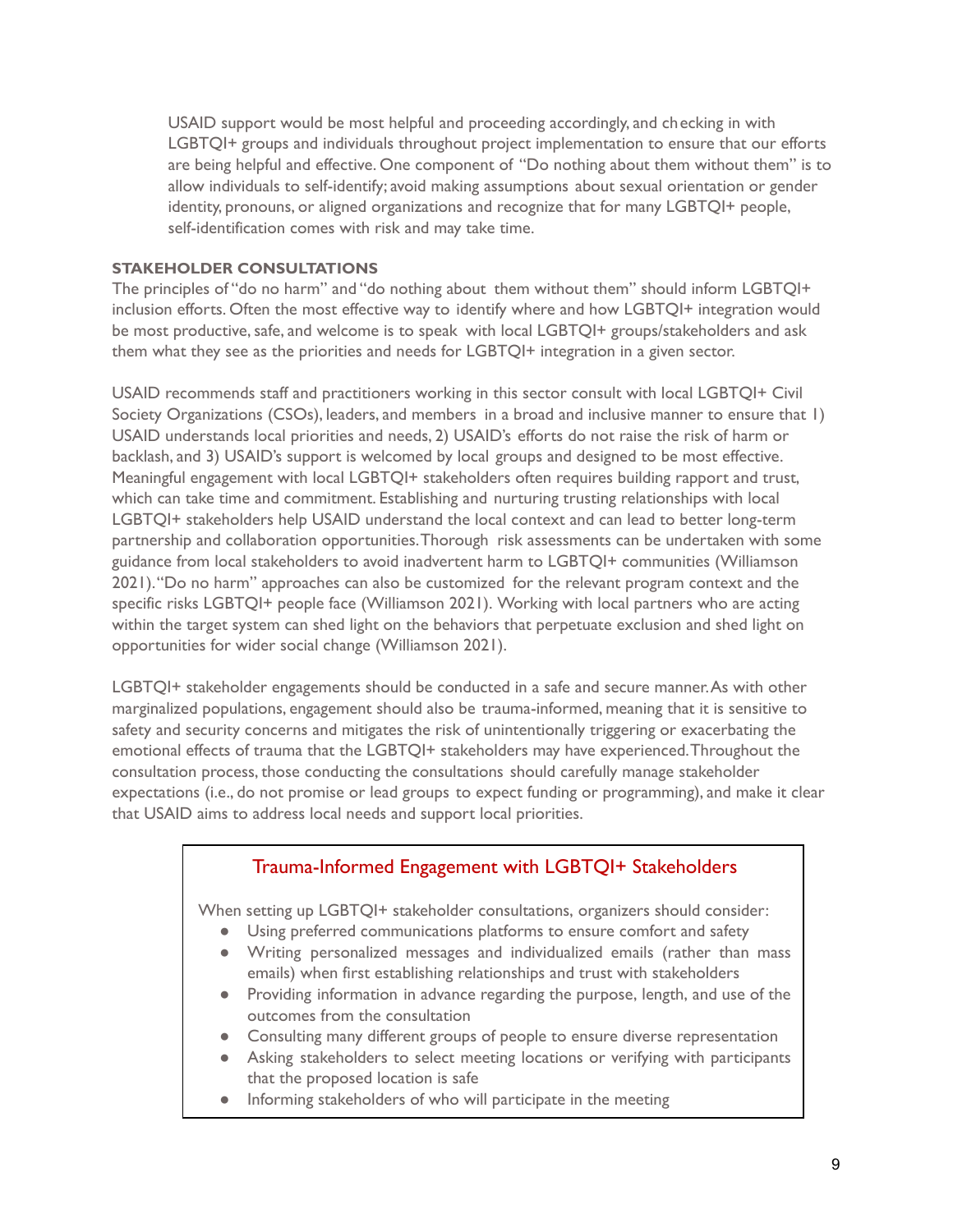● Clearly stating the protocols regarding photos, video and audio recording, and other documentation of participation, and explaining plans for encrypting and protecting data

When commencing LGBTQI+ stakeholder consultations, organizers should consider:

- Ensuring the location is sufficiently private and secure
- Introducing themselves and all participants with names, pronouns, roles, and organizational affiliation
- Thanking stakeholders for their time
- Permitting stakeholders to skip or decline to answer any questions
- Reviewing confidentiality norms prior to commencing dialogue
- Agreeing with participants the mode of taking notes (hand-written, typed, etc.)

When conducting LGBTQI+ stakeholder consultations, organizers should consider:

- Using active listening techniques with nonverbal communications
- new topics to create a sense of predictability ● Clustering questions thematically and informing stakeholders when moving to
- Attending to stakeholder's immediate needs if they become distressed
- Normalizing empathy and holding space for difficult topics
- group setting to prevent re-traumatization ● Avoiding inquiries about details regarding specific, traumatic incidents in a
- use of outcomes, and next steps ● Inviting stakeholders to ask questions about the purpose of the consultation,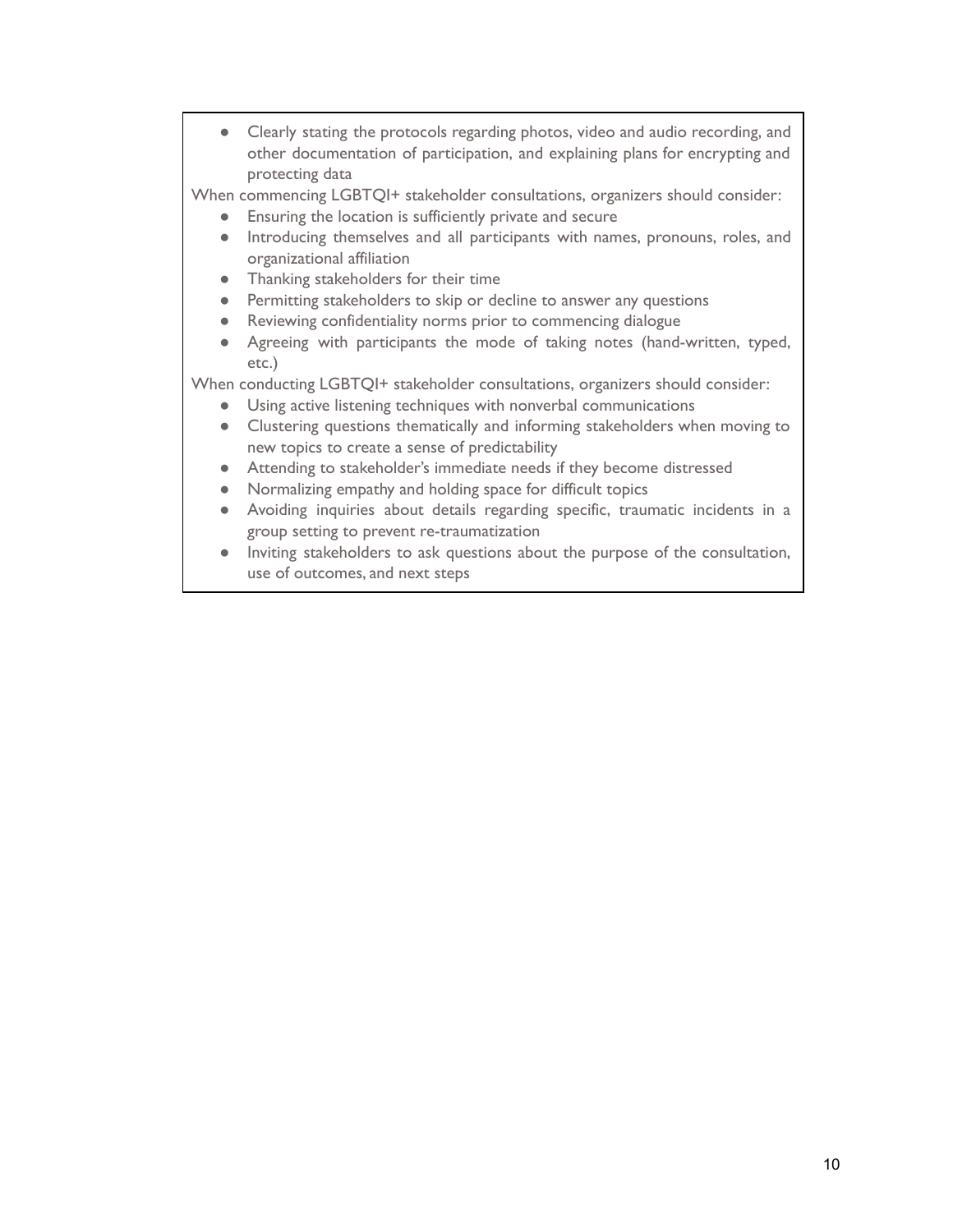# **PART 3: HOWTO INTEGRATE LGBTQI+ CONSIDERATIONS IN RFS WORK**

### **MAKINGTHE CASE FOR LGBTQI+ INCLUSION**

 USAID works to advance the human rights of LGBTQI+ people and protect them from violence, discrimination, stigma, and criminalization.This requires USAID to take an inclusive approach to development that works with and for marginalized populations and people in vulnerable situations. USAID staff and partners are often called upon in their work to explain, advocate for, or defend USAID's programmatic and funding approach above and beyond USAID's core mission statement.They may have to communicate these priorities to host country officials, private sector partners, local communities, or even United States government personnel in other agencies. As such, it is important that RFS staff, Mission staff working in RFS sector programming (including Foreign Service Nationals and Mission leadership), and partners understand and can communicate the rationale for supporting LGBTQI+ inclusion.The following points help "make the case" for LGBTQI+ inclusion in RFS sectors work:

- ● Inclusion is one of USAID's core values. One way that USAID helps its partners lead their own development journeys is to ensure that a wide range of beneficiaries is fully included in USAID's programs. USAID would not be able to achieve many of its development objectives without including marginalized and excluded groups.
- ● There is a strong, positive correlation between economic development and legal rights for LGBTQI+ people.The presence of an LGBT-inclusive anti-discrimination law is correlated with a \$1,763 increase in GDP per capita across a range of countries (Badgett, Nezhad,Waaldijk, and van der Muelen Rodgers 2014).
- ● There is a strong, positive correlation between LGBTQI+ social acceptance and GDP per capita. A one point increase on the Global Acceptance Index (<u>GAI</u>) - an index that measures each country's societal acceptance of LGBT people in 174 countries - is correlated with a \$1,506 increase in GDP per capita (Badgett, Park, and Flores 2018).
- ● While the causal relationship between inclusion and economic development is complex and not unidirectional, LGBTQI+ inclusion demonstrably leads to economic growth by expanding the number of people participating in the workforce, increasing the number of skilled workers, and decreasing the negative health impacts of discrimination that can lead to decreased workforce participation (Badgett, Nezhad,Waaldijk, and van der Muelen Rodgers 2014; Badgett, Park, and Flores 2018).
- ● LGBTQI+ inclusion does not necessarily increase the cost of an activity. In many cases, meaningful LGBTQI+ inclusion can be accomplished by contacting and meeting with local LGBTQI+ CSOs, understanding their needs/priorities as they relate to a sector/development programming, and sharing information with them about current and planned programs and activities (i.e., trainings) to ensure they are aware of them, have avenues to participate, and can share relevant information with their membership networks.
- ● The promotion of human rights and inclusion for LGBTQI+ people increases the overall stability and safety in countries where USAID works. Meaningful engagement and participation of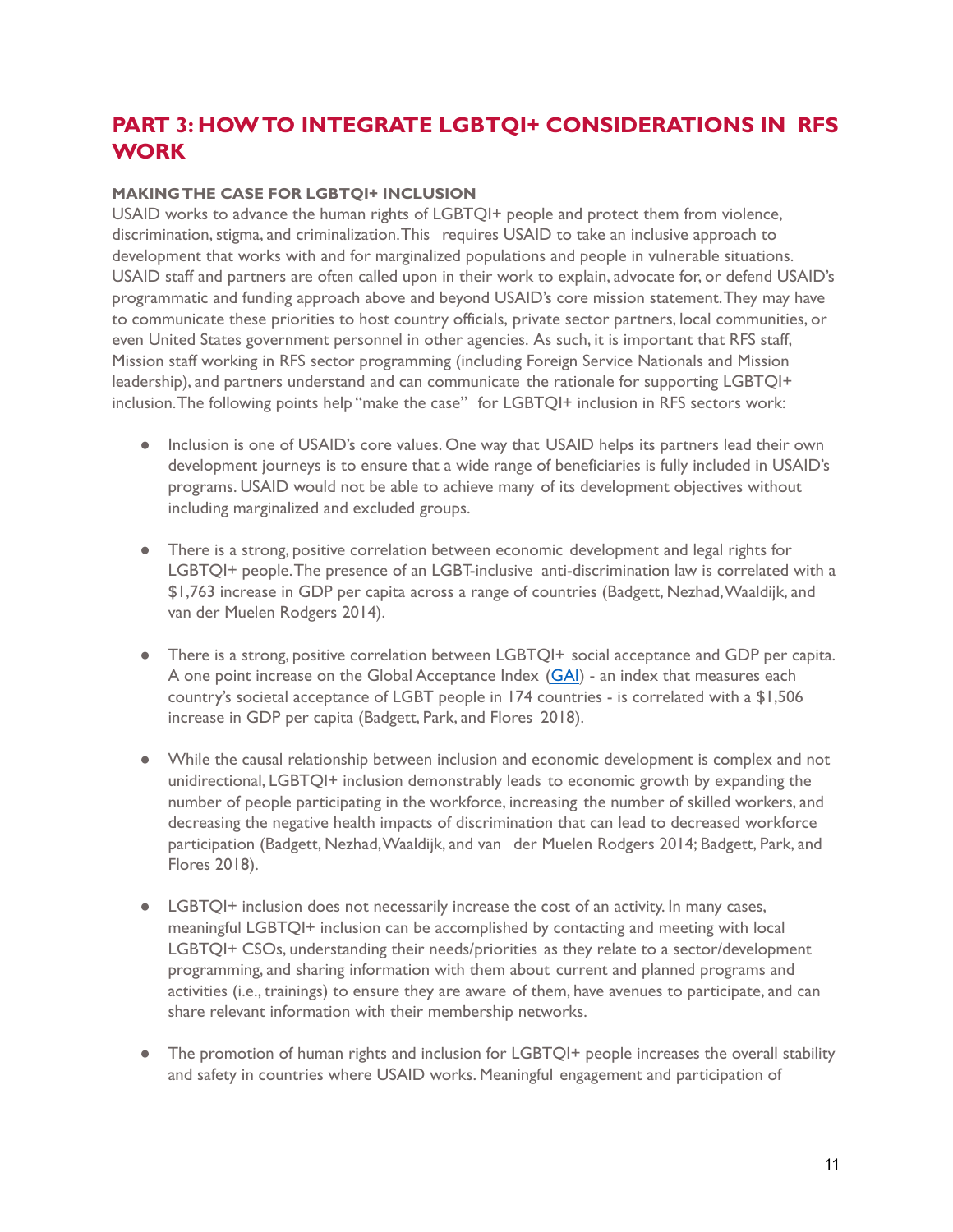LGBTQI+ people in development programs will increase their standing in society, enhance social cohesion, and lead to more democratic societies.

- **•** Article 23.1 of the *Universal [Declaration](https://www.un.org/en/about-us/universal-declaration-of-human-rights) of Human Rights* links human rights, development, and employment, stating that,"Everyone has the right to work, to free choice of employment, to just and favorable conditions of work, and to protection against unemployment."
- **•** USAID's Market Systems Resilience [Framework](https://www.usaid.gov/sites/default/files/documents/1866/Market-Systems-Resilience-Measurement-Framework-Report-Final_public-August-2019.pdf) outlines the importance of diverse market actors in the face of shocks and stressors. LGBTQI+ inclusion in market systems is a recognized attribute of diversity which in turn leads to private sector innovation, expansion, and improved brand reputation, among other outcomes (Williamson 2021).

#### **CHALLENGES/ISSUES**

 There are many challenges to advancing LGBTQI+ inclusion in food security,resilience, nutrition, water security, sanitation and hygiene programs. Some of these include:

- **Challenges in collecting and protecting SOGIESC data.** Often RFS-related programs may only collect binary sex data from program participants - if at all.These data will not enable program staff to understand the ways that gender and sexual minorities and other segments of the LGBTQI+ community are benefitting from programs. Due to widespread discrimination, stigma, and criminalization, collection of data pertaining to an individual's sexual orientation, gender identity, and/or sex characteristics must be safeguarded and protected in full alignment with the "do no harm" principle.ACDI/VOCA offers some <u>[considerations](http://www.acdivoca.org/2021/06/pride-month-qa-experts-discuss-challenges-and-opportunities-for-collecting-lgbtq-data/)</u> for collecting these data to inform resilience, food security, and market system development programs, including partnering with LGBTQI-led organizations.
- **Limited existing research on the intersection of LGBTQI+ people and RFS-related issues.** There is a dearth of research material available on LGBTQI+ inclusion in agriculture, food security, resilience, nutrition, water security, sanitation, and hygiene<code>. <u>The Hidden [Mirror:](https://pages.devex.com/rs/685-KBL-765/images/The-Hidden-Mirror_Sexual-and-Gender-Minority-in-Agricultural-Research.pdf)</mark></u></code> <mark>Sexual and Gender Minorities in [Agricultural](https://pages.devex.com/rs/685-KBL-765/images/The-Hidden-Mirror_Sexual-and-Gender-Minority-in-Agricultural-Research.pdf) Research</mark> notes that there is ''very little literature on sexual and gender minorities in agriculture, nor is evidence found of agricultural policies which reference these groups." Research on LGBTQI+ integration into development programs focusing on nutrition, water security, sanitation, and hygiene is similarly lacking. In <code><u>[LGBTI](https://wedc-knowledge.lboro.ac.uk/resources/conference/40/Benjamin-2649.pdf)</code> and</code></u> <mark>Sanitation:What We Know and What the Gaps Are\_,</mark> the authors note that LGBTQI+ individuals are left out of most WSSH considerations, a sentiment echoed in research found in <mark>[Transgender](https://www.communityledtotalsanitation.org/resources/transgender-inclusive-sanitation-insights-south-asia)</mark> Inclusive [Sanitation](https://www.communityledtotalsanitation.org/resources/transgender-inclusive-sanitation-insights-south-asia): Insights from South Asia . The book Water [Security](https://books.google.com.au/books?id=CM44DwAAQBAJ&pg=PA191&lpg=PA191&dq=LGBTI+water+access&source=bl&ots=5RR4QngQIH&sig=ACfU3U3Ermz7TKW5GG2LCHY6HjcvQyaI_w&hl=en&sa=X&ved=2ahUKEwj6_KDzzLTpAhWJA3IKHeudBsIQ6AEwBnoECB4QAQ#v=onepage&q=LGBTI%20water%20access&f=false) Across the Gender [Divide](https://books.google.com.au/books?id=CM44DwAAQBAJ&pg=PA191&lpg=PA191&dq=LGBTI+water+access&source=bl&ots=5RR4QngQIH&sig=ACfU3U3Ermz7TKW5GG2LCHY6HjcvQyaI_w&hl=en&sa=X&ved=2ahUKEwj6_KDzzLTpAhWJA3IKHeudBsIQ6AEwBnoECB4QAQ#v=onepage&q=LGBTI%20water%20access&f=false) notes "the roles of LGBT [people] in the water sector are highly under-researched." Searches on USAID's <u>Development Experience [Clearinghouse](http://dec.usaid.gov)</u> and the USAID-affiliated websites [AdvancingNutrition.org](https://AdvancingNutrition.org) found no mention of LGBTQI+ inclusion in any of these sectors.The dearth of data should not be interpreted to suggest there is a lack of discrimination, stigma, and violence experienced by LGBTQI+ people. Rather, the lack of data demonstrates the topic is under-researched and USAID should endeavor to more fully understand the unique challenges and needs of LGBTQI+ people in this sector. [AgriLinks.org](https://AgriLinks.org), [MarketLinks.org](https://MarketLinks.org), [ResilienceLinks.org](https://ResilienceLinks.org), [GlobalWaters.org,](https://GlobalWaters.org) and
- **Limited best practices on which to draw.** There are some documented examples of LGBTQI+ inclusion efforts in RFS sectors from the United States. <u>Relational [Agriculture:](https://www.tandfonline.com/doi/full/10.1080/08941920.2019.1610626)</u> Gender, Sexuality, and [Sustainability](https://www.tandfonline.com/doi/full/10.1080/08941920.2019.1610626) in U.S. Farming advocates for gender and sexuality to be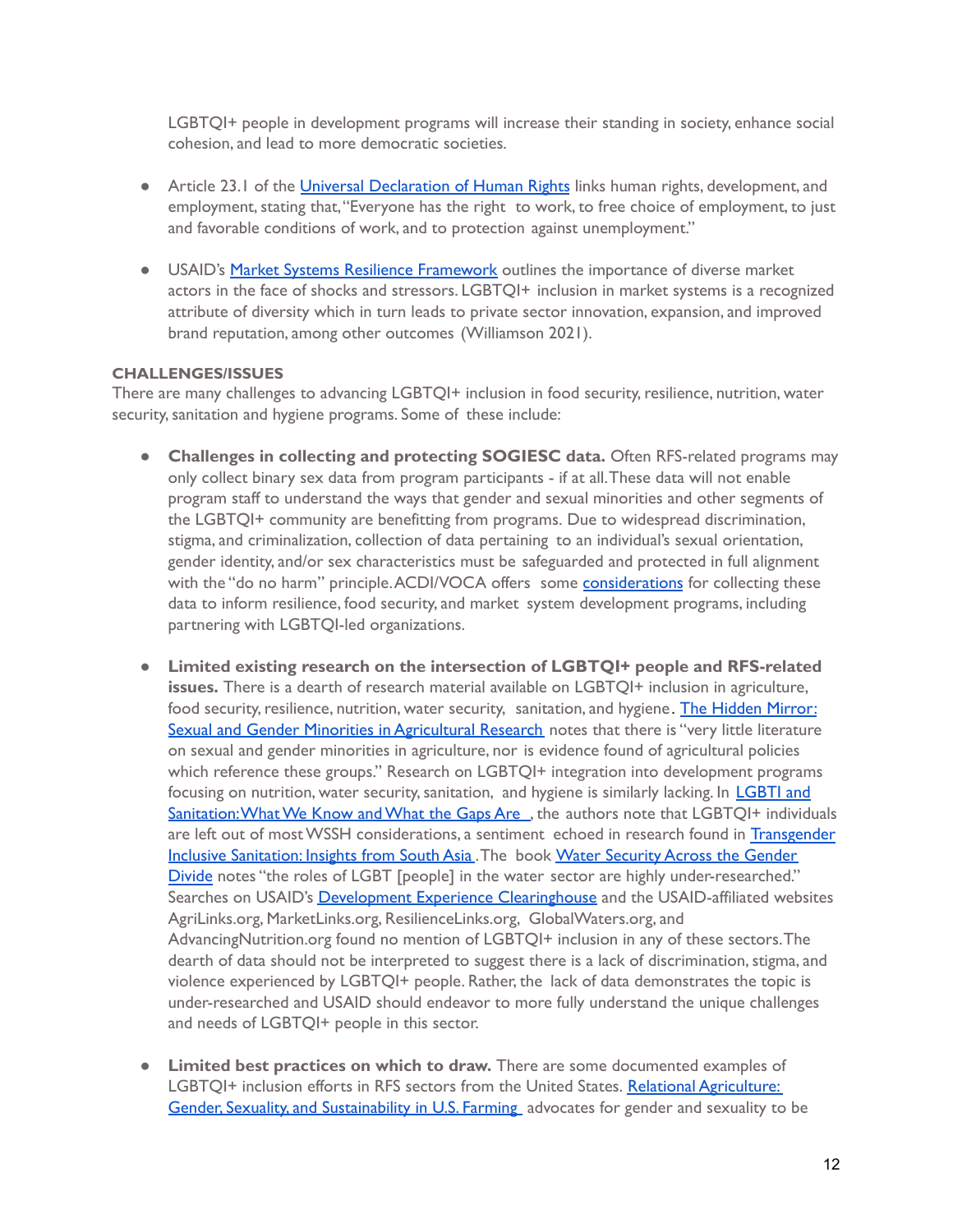"understood as central to the study of food systems and food security rather than as a niche topic." The article <u>Queer Farmers: Sexuality and the Transition to [Sustainable Agriculture](https://onlinelibrary.wiley.com/doi/abs/10.1111/ruso.12153)</u> argues that "sexuality and heteronormativity are embedded in farmer recruitment, retention, and land acquisition" and offers a lens for envisioning alternatives within the sustainable agriculture space. <u>Midwest or Lesbian? Gender, Rurality, and [Sexuality](https://journals.sagepub.com/doi/abs/10.1177/0891243212458361)</u> and <u>Where We Call Home: LGBT People in</u> <mark>Rural [America](https://www.lgbtmap.org/file/lgbt-rural-report.pdf)</mark> illustrate the importance of analyzing the impact of geographical location on LGBTQI+ people's experiences. <u>Lesbianism and Queer [Sustainable](https://www.tandfonline.com/doi/abs/10.1080/08941920.2019.1584834) Farmers Networks in the</u> [Midwest](https://www.tandfonline.com/doi/abs/10.1080/08941920.2019.1584834) emphasizes the importance of LGBTQI+ farmer networks in "bolstering human resources in sustainable agriculture and conservation practices." <mark>Food [Insecurity](https://williamsinstitute.law.ucla.edu/publications/lgbt-food-insecurity-snap/) and SNAP</mark> (Food Stamp) [Participation](https://williamsinstitute.law.ucla.edu/publications/lgbt-food-insecurity-snap/) in the LGBT Community and Food Insecurity Among [Transgender](https://www.ncbi.nlm.nih.gov/pmc/articles/PMC6484349/) and Gender [Nonconforming](https://www.ncbi.nlm.nih.gov/pmc/articles/PMC6484349/) Individuals in the Southeast United States:A Qualitative Study discuss the substantial barriers that LGBTQI+ people face when trying to acquire adequate food that result in LGBTQI+ adults experiencing food insecurity and participating in SNAP at higher rates than non-LGBTQI+ adults.The two articles also suggest public health based solutions. However, there are very few existing examples of LGBTQI+ inclusion in agriculture, food security, resilience, nutrition, water security, and sanitation and hygiene programs in the developing world.

- **Difficulties reaching LGBTQI+ people in rural areas.** Many RFS-supported activities take place outside of urban areas. For many reasons, including family rejection and the desire to find an accepting community, LGBTQI+ people from non-urban areas may immigrate to urban areas. The LGBTQI+ people who remain living in rural areas are often not open about their identities for many reasons, including violence, discrimination, stigma, and criminalization.These factors combine to result in decreased autonomy over one's future, especially for LBQ women. Additionally, LGBTQI+ people in rural areas may be somewhat isolated and/or lack robust local social support networks, and therefore are less likely to be able to organize themselves or to participate in formal or informal consultation or decision-making processes. If they have any affiliation with in-country LGBTQI+ groups, they are more likely to be able to organize through informal networks that are accessible through connections with LGBTQI+ CSOs in more urban areas.
- **A population that is overlooked, misunderstood, and discriminated against.** Development partners may overlook LGBTQI+ concerns due to unease, bias, lack of knowledge, and/or uncertainty of the protocols to address issues relevant to sexual orientation, gender identity and expression across different cultural contexts.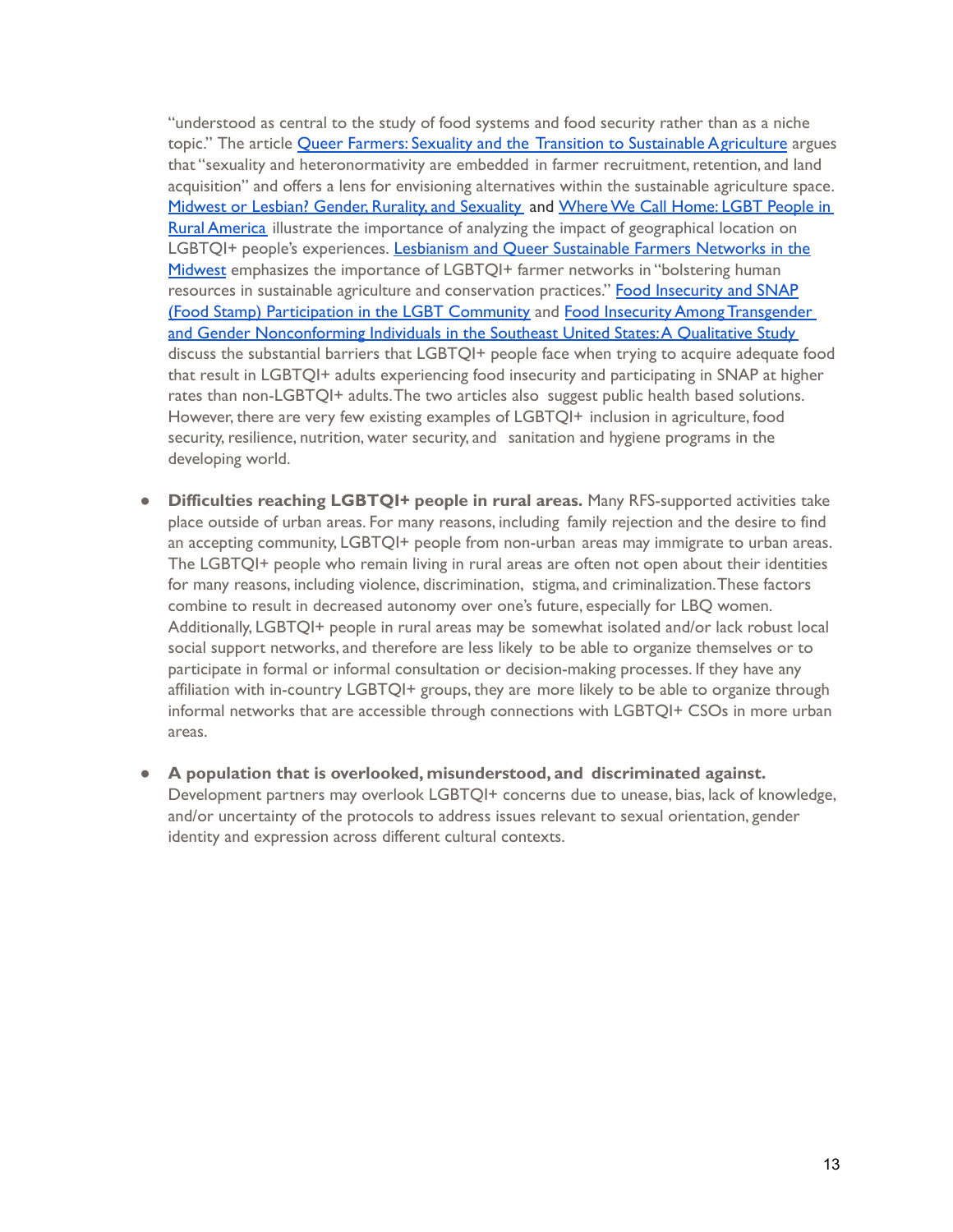#### **BEST PRACTICES FOR LGBTQI+ INCLUSION**

 To design LGBTQI-inclusive programs, consider incorporating some of the following approaches. Note that not all of these approaches will be relevant or appropriate in each country context.

# GENERAL RECOMMENDATIONS APPLICABLE TO ALL RFS SECTORS

- **Signal the importance of nondiscrimination and inclusive development.** Mention USAID's commitment to nondiscrimination and inclusive development in solicitations and explicitly list several demonstrative marginalized groups (i.e., persons with disabilities, LGBTQI+ people, Indigenous Peoples) that the implementing partner should make intentional efforts to include.
- ● **Support groundbreaking research.** While LGBTQI+ individuals make up a sizable number of USAID's beneficiaries, there is almost no research on their access to and inclusion in the sectors covered by RFS. Investing in research can help identify constraints to and opportunities for LGBTQI+ inclusion. Determining the specific constraints that LGBTQI+ people face in accessing and being meaningfully included in RFS programs will be key to developing better-informed inclusion strategies.
- **● Engage with local and/or regional LGBTQI+ CSOs.** Engage with local and regional LGBTQI+ CSOs or groups, where they exist.They may be able to provide information or guidance on how to make programs LGBTQI-inclusive. Note that while these groups may be based in cities, they often have LGBTQI+ networks and contacts across the country, including in rural areas, that can help inform the conversation. These CSOs may not be experts on food security, agriculture, nutrition, resilience, or WSSH. However, if you share programming ideas with them, they will likely be able to tell you how to include LGBTQI+ people in related activities.
- **Invite LGBTQI+ people to participate in specific activities.** After establishing contact and building trust with local LGBTQI+ CSOs, share with them information about upcoming activities (i.e., trainings, workshops, research, job fairs, networking) and identify ways to invite LGBTQI+ people to engage as general participants (i.e., the LGBTQI+ CSO can extend the invitation to its network). Note that participants may face barriers to participation such as transportation expenses and/or stigma, discrimination, and violence if required to present an identification document. It is important that anyone who is aware of the individual's status as an LGBTQI+ person *not* share that information with other participants.
- **Train implementing partner staff.** Provide nondiscrimination and inclusive development training to implementing partner staff. USAID Missions have hosted a variety of nondiscrimination and inclusive development trainings for all implementing partners to share expectations and raise awareness of USAID's inclusive approach to development. Building the capacity of non-LGBTQI-led organizations and implementing providers to competently serve the LGBTQI+ community is essential.While multiple or continuing training is ideal, even a single session is a good starting point.
- **● Support policy work on inclusion.** Continue to work with the relevant government officials, in coordination with the interagency, to create and evaluate policies that support inclusion, particularly LGBTQI+ inclusion.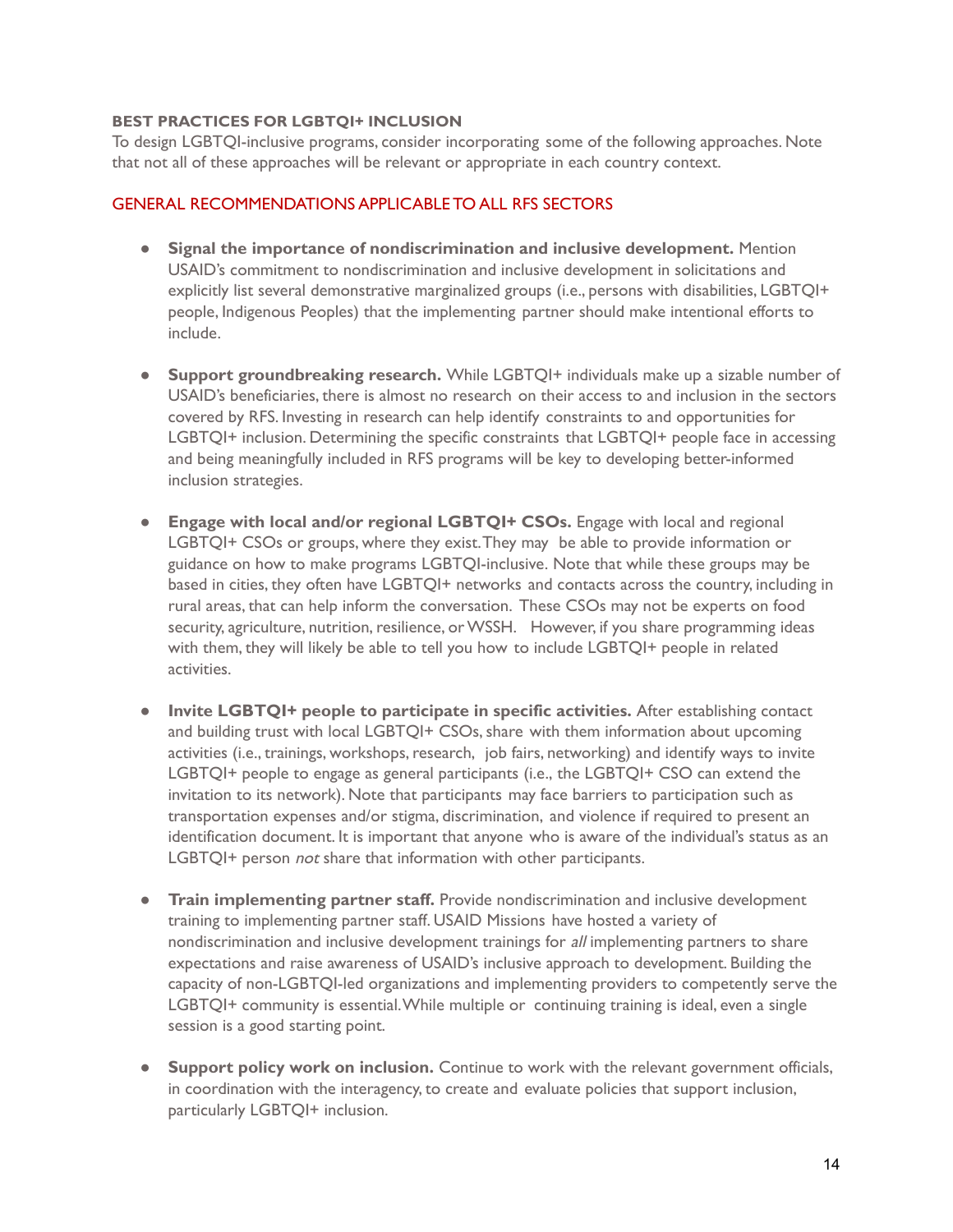# Promising Approaches for LGBTQI+ Inclusion

 how to safely work with LGBTQI+ people. Implementing partner staff should be trained on inclusive development in general and

 facing in the country at the structural (i.e., policy and legal) and interpersonal levels. The implementing partner should learn the specific risks that LGBTQI+ people are

 community-based organizations working directly with LGBTQI+ individuals. The implementing partner should seek guidance from local LGBTQI+ CSOs or other

LGBTQI+ people and/or CSO members should be involved in identifying their needs/priorities and recommending how the program should respond to those needs/priorities.

 effectively mitigates risk and is consistent with the "Do No Harm" principle. The implementing partner should engage with LGBTQI+ individuals in a way that

Program messaging and community training should be provided in ways that include LGBTQI+ individuals.

# SECTOR-SPECIFIC RECOMMENDATIONS

 In addition to the above recommendations, which apply to all sectors, the below recommendations are sector-specific.

# AGRICULTURE,AGRICULTURE-LED GROWTH,AND FOOD SECURITY

 LGBTQI+ individuals may experience specific barriers in agriculture and agriculture-led growth not experienced by their peers.With a focus on inclusive employment practices, equitable access to input, output and service markets, outreach to LGBTQI+ CSOs, engaging public and private sector actors around the business case, and nondiscrimination in hiring, USAID can make these programs more inclusive.

- ● **Support research.** There is significant research being conducted at the nexus of gender and agriculture, women's access to resources, and the effect of women's inclusion on GDP. However, most of this work focuses exclusively on cisgender, heterosexual individuals. More research is needed to close the knowledge gap through research on LGBTQI+ inclusion opportunities in agriculture-led growth and food security.
- **Make connections between LGBTQI+ individuals and employment opportunities.** Since LGBTQI+ people in developing countries face discrimination in accessing jobs, and often need income-generating activities and livelihoods support, implementing partners should aim to connect LGBTQI+ individuals with agriculture employment opportunities (i.e., with commercial farmers or agro-enterprises that may have jobs in processing, packaging, storage, equipment services) related to RFS programs. Building a pipeline of qualified LGBTQI+ candidates to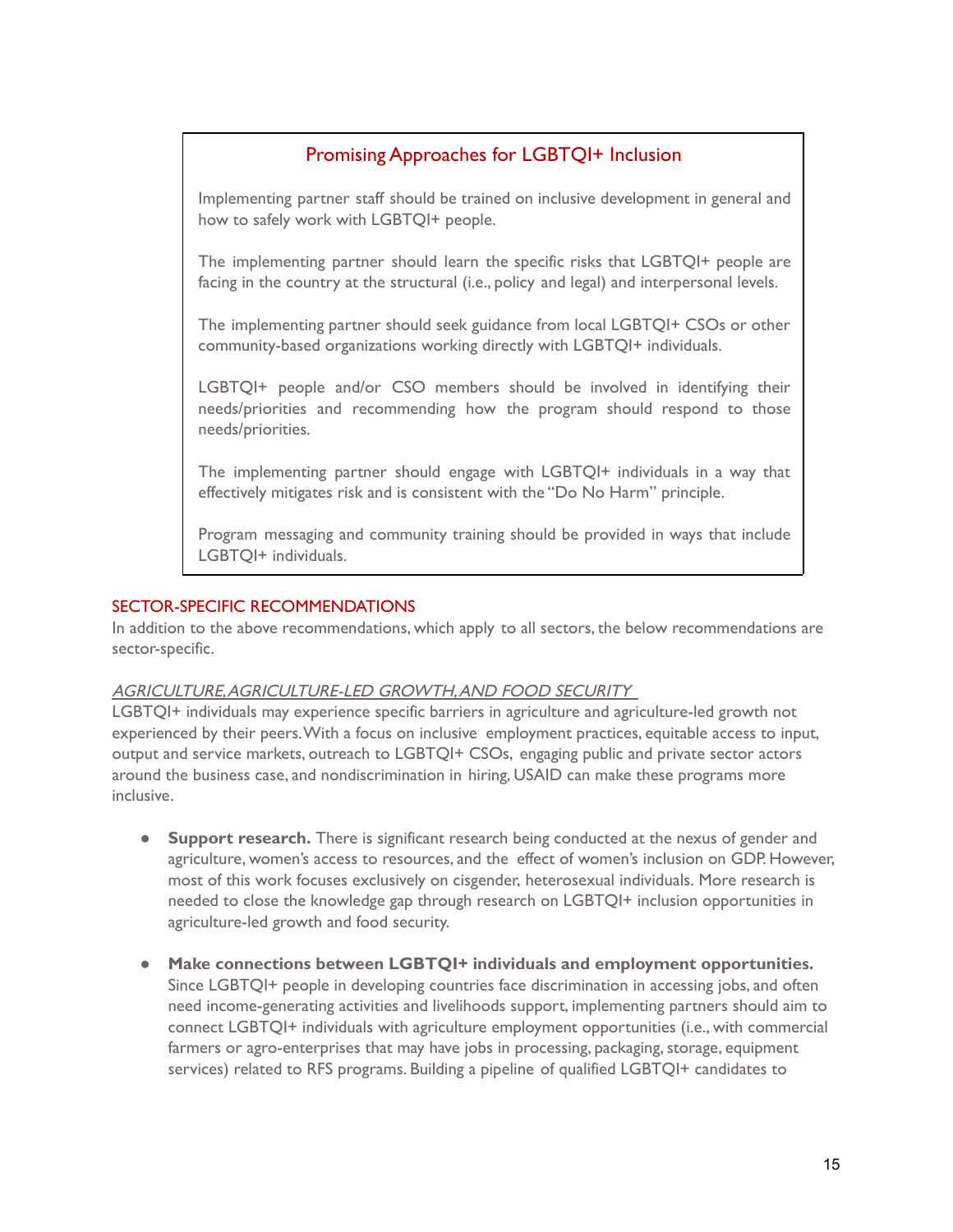employers that are open to recruiting and retaining LGBTQI+ employees is an important strategy for sustainable livelihoods.

 ● **Support comprehensive employment nondiscrimination policies and practices.** RFS programs can help support LGBTQI+ inclusion by ensuring agribusinesses supported by USAID have comprehensive (LGBTQI-inclusive) employment nondiscrimination policies and practices. This recommendation aligns with USAID's nondiscrimination for beneficiaries policies (see Part 4 of this document), which prohibit contractors, grant recipients, and their sub-awardees from discriminating against any foreign aid beneficiaries on the basis of any factor not expressly stated in the award (this includes but is not limited to sexual orientation and gender identity).

# **NUTRITION**

 Due to discrimination from their families and societies, food insecurity can disproportionately affect LGBTQI+ individuals.The limited research that exists on this topic focuses primarily on the United States.A Williams Institute report found that LGB people were more likely to report food insecurity than heterosexual people, and that pregnant women who identify as lesbians experience poorer health outcomes (Gonzales 2018) and give birth to infants with a lower birth-weight (Everett 2018) than heterosexual women.Additionally, crises such as the COVID-19 pandemic have caused a drastic increase in food insecurity among LGBTQI+ people worldwide (Bishop 2020).

- ● **Support research.** Research on malnutrition among LGBTQI+ people, including pregnant women in developing countries is critical to addressing these challenges. Identify the causes and determine nutrition-specific interventions.
- **Collaborate with LGBTQI-led organizations.** Partner with LGBTQI-led organizations to ensure that LGBTQI+ people are receiving nutrition information and commodities.Taking a decentralized approach to distribution of nutrition resources may be an effective solution for "hard to reach" groups or individuals who may not feel comfortable accessing resources directly from providers.

# WATER SECURITY, SANITATION,AND HYGIENE

 LGBTQI+ people face numerous barriers accessingWSSH services, and may require different interventions based on their sexual orientation and gender identity.

- **Prioritize inclusive messaging.** Ensure thatWSSH messaging and public information campaigns show people with diverse gender identities and family structures, and work through local LGBTQI+ CSOs to ensure the messaging reaches a broad audience.
- **Ensure inclusive participation**.Actively seek to include LGBTQI+ CSOs or individuals, where it is safe for them, in governance processes, multi-stakeholder platforms, workforce development, community mobilization, and other efforts designed to address barriers to accessing safe drinking water, improved sanitation, hygiene and menstrual hygiene supplies, and water resource allocations.
- **EnsureWSSH facilities are safe, accessible, and acceptable to LGBTQI+ people.** When designing physical structures, implementing partners should consult with LGBTQI+ CSOs to identify safety issues related to where, when, and how LGBTQI+ and other vulnerable groups will access and use theWSSH infrastructure. Note that LGBTQI+ individuals may feel unsafe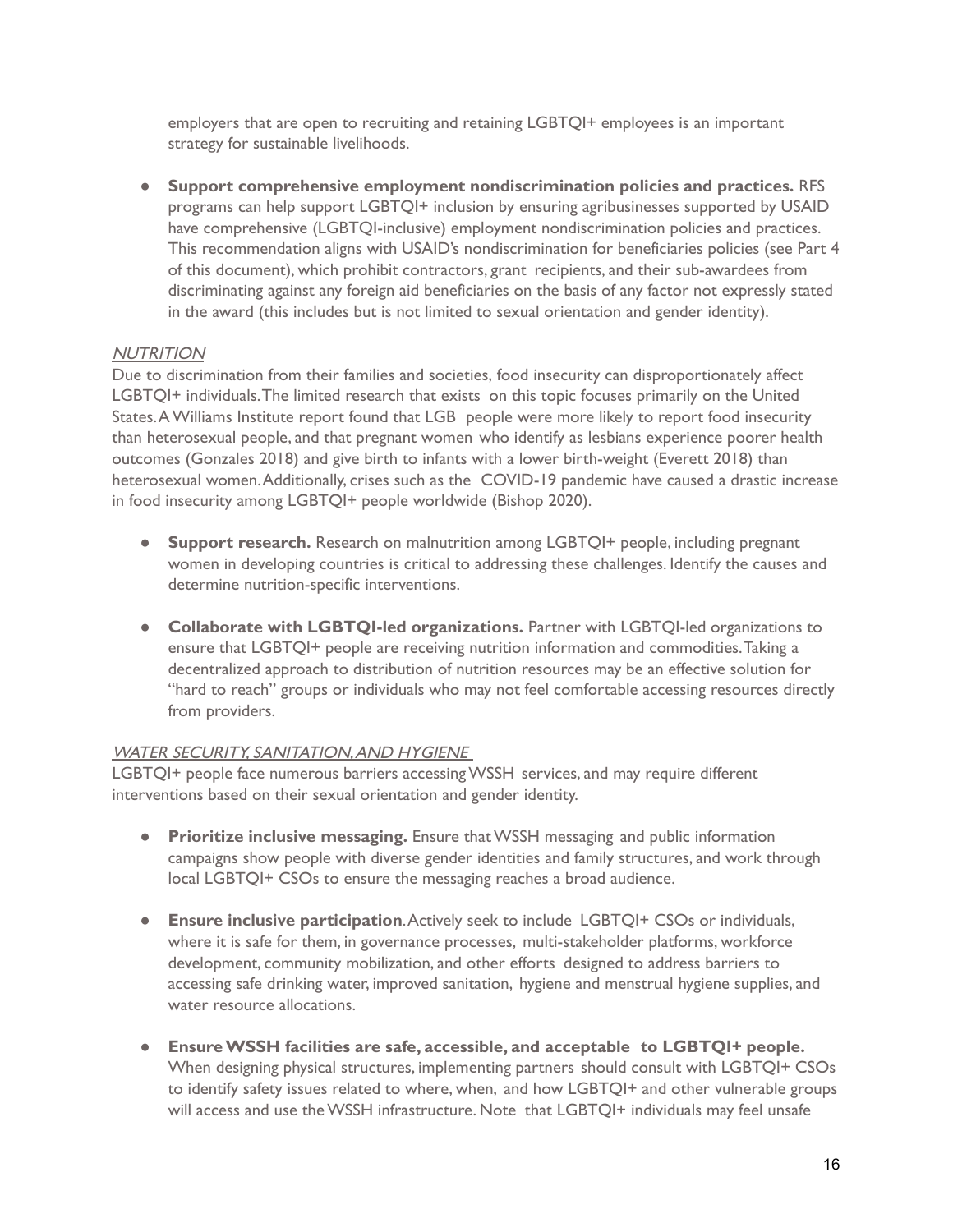accessing publicWSSH facilities but equally may be unsafe collecting surface water instead of using public taps, or urinating or defecating in the open rather than using communal latrines. Consultation can include asking for information on what types of violence, stigma, and discrimination LGBTQI+ individuals and groups might encounter inWSSH infrastructure. According to a 2017 online survey in Malaysia, 40 out of 97 transgender respondents said they had experienced discrimination while usingWSSH facilities, and 26 out of 97 faced challenges accessing these facilities in their workplace. $\rm ^4$  Creating a single-user facility that anyone can use may be an acceptable and cost-effective solution, but this also may require behavior and social norms change work in communities accustomed to, or expressing strong preference for,sex segregated latrines, which are often viewed as the best approach for preserving gender norms around privacy and protection.Additionally, mandatory use of single-user facilities for gender non-conforming people can further stigmatization and potentially expose users to violence, so this underscores the necessity to actively consult with community-based and LGBTQI-led organizations. Policy decisions can build on current guidance and programming in female friendly latrines and menstrual health and hygiene management, which can be found at <mark>[Global Waters](https://www.globalwaters.org/resources/assets/usaid-water-and-development-technical-series-gender-equality-and-female),</mark> [Sanitation](https://sanitationlearninghub.org/theme/transgender-and-intersex-inclusive-sanitation/) Learning Hub, [WaterAid](https://washmatters.wateraid.org/publications/female-friendly-public-and-community-toilets-a-guide-for-planners-and-decision-makers), and LGBTI and [Sanitation](https://repository.lboro.ac.uk/articles/LGBTI_and_sanitation_what_we_know_and_what_the_gaps_are/9589271).

 ● **Seek to provide household services for all**. Consider providing sanitation facilities and related products like menstrual hygiene supplies in locations where LGBTQI+ individuals are known to live, including for communal housing used by chosen families and cultural third gender groups<sup>5</sup> (where these services can be provided safely). Providing household access to safe drinking water and sanitation is the optimal approach, both for ensuring access and use, and for protecting LGBTQI+ from potentially vulnerable situations when using public services. Consider working through local LGBTQI+ CSOs or through informal networks.

#### **RESILIENCE**

 USAID defines resilience as "the ability of people, households, communities, countries, and systems to mitigate, adapt to, and recover from shocks and stresses in a manner that reduces chronic vulnerability and facilitates inclusive growth." Shocks and stressors can exacerbate both existing prejudices against and vulnerabilities of LGBTQI+ individuals, and can showcase their abilities to develop and mobilize different resilience capacities. Here are some best practices for integrating LGBTQI+ individuals in resilience activities:

- **Reach out to LGBTQI+ CSOs and networks.** LGBTQI+ individuals may be excluded from development programs and program planning due to pervasive stigma and discrimination, fear of violence, and issues with ID cards or lack thereof. This may cause these communities to instead rely on their own informal networks. Programs should contact LGBTQI+ CSOs to ensure LGBTQI+ individuals are not unintentionally excluded from program planning or excluded as beneficiaries, as well as build off the strengths of preexisting networks and support systems.
- **Ensure that programs embrace the principle of non-discrimination, include all families, and don't only target men and women.** Programs targeting communities who are vulnerable to or recovering from shocks and stressors often define the traditional family unit as the primary recipient unit for assistance. However, many LGBTQI+ people are forced out of

<sup>4</sup> A Preliminary Study on Transgender Issues:A Case Study on Justice for Sister (JFS) as a New Social Movement in Malaysia <sup>5</sup> "Chosen family" refers to people with no biological relation that have been "chosen" by LGBTQI+ people to fulfill a similar, supportive role in life."Cultural third gender" refers to gender identities that are distinct from traditional male or female identities. For example, Bangladesh, India, Nepal, and Pakistan all have legal recognition of a third gender.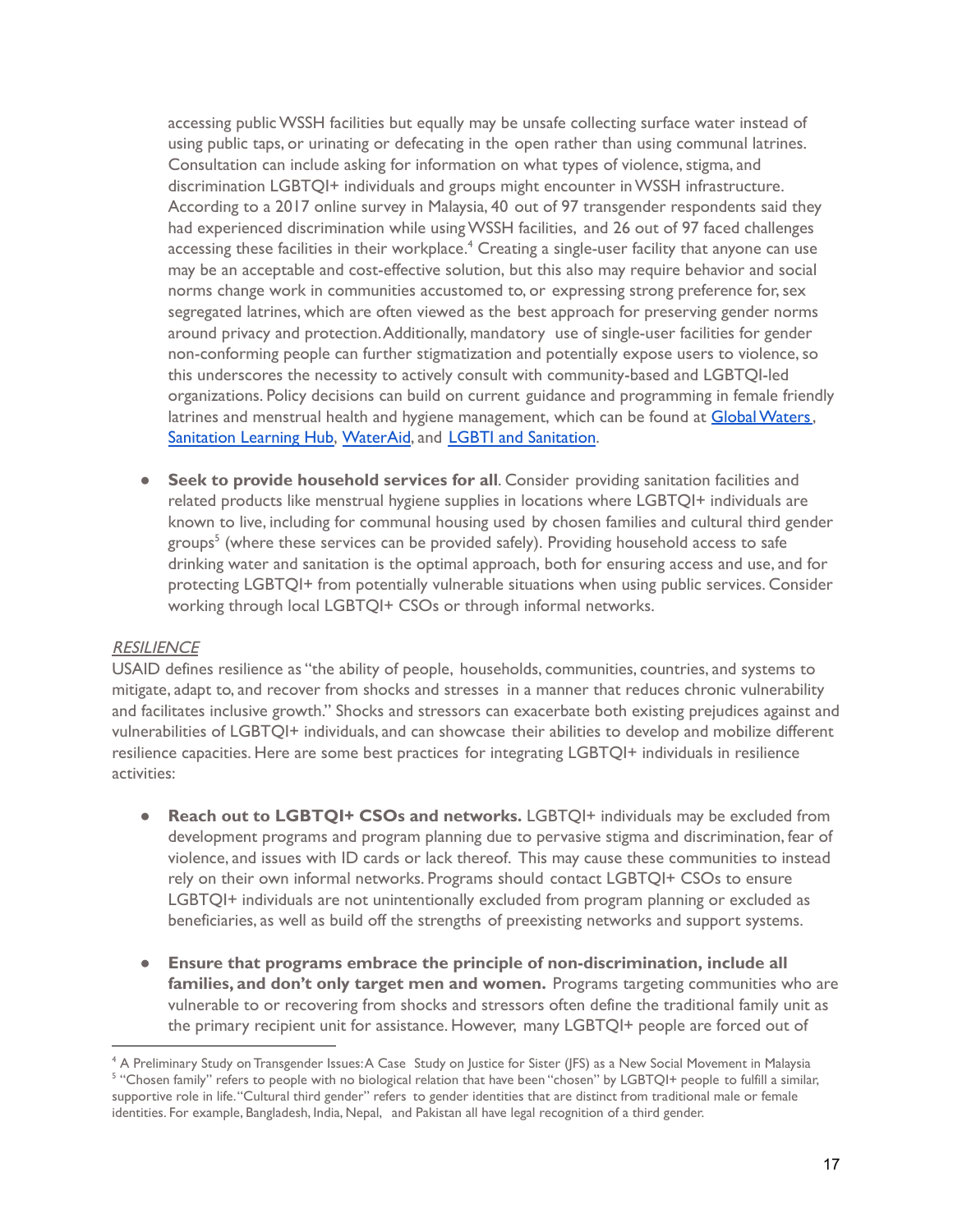their families, and therefore may be excluded from assistance and/or their chosen family structure is not recognized as a traditional family unit. In scenarios in which programs target "families," ensure that all families (i.e.,same-sex couples, transgender individuals living together) are included in the definition of households/families that are eligible to receive aid/assistance. Additionally, consider using "representative of the family," rather than "head of household" or other terminology that may exclude some genders and/or narrowly define beneficiaries.Access to food and basic necessities can also be hampered when distribution and/or policies are conducted along binary guidelines. For example, during the 2020 COVID-19 pandemic, Panama issued guidelines mandating separate shopping days for men and women.This exposed transgender people to increased profiling, harassment, and abuse from law enforcement, particularly for transgender people without a government-issued identification card that matched their lived gender (Bishop 2020).

- **● Ensure people without national identity cards that reflect their gender can access programs.** In many countries, transgender people are prevented from updating their gender markers on national identity cards to reflect their gender, and in some cases, they may not have identity cards at all. Most governments are unwilling to amend or reissue national identity cards for transgender people, or impose high barriers to do so. Furthermore, transgender people whose gender expression differs from the gender marker on national identity cards may experience discrimination, violence, or other consequences when seeking services or assistance. As a result, projects that require beneficiaries to present a national identity card may exclude some LGBTQI+ people. For example, after floods in Pakistan in 2011, transgender individuals were denied access to assistance and shelter because their gender expression didn't match the gender listed on their official identity cards. In Jakarta in 2020, during the COVID-19 pandemic, a local CSO found that 640 transgender people in Jakarta who lost their jobs were unable to access food benefits due to their gender identity or lack of identity cards (Bishop 2020). Implementing partners should be aware of this reality and should attempt to accommodate and include individuals who would otherwise be eligible to receive assistance, but lack an identification card that reflects their lived gender.
- **Monitor hate speech, discriminatory policies, and other efforts to target the LGBTQI+ community during shocks and stressors.** In some countries, government officials or non-state actors may scapegoat, blame, or target the LGBTQI+ community during a crisis. It is extremely important to proactively monitor discriminatory policies and hate speech that may arise following a crisis, as well as actively consult LGBTQI+ community-based organizations to understand how USAID can provide support. In instances like these, community-led organizations may recommend withdrawing or reducing public support for their issues.

#### **EXAMPLES OF LGBTQI+ INCLUSIVE PROGRAMMING**

 USAID aims to promote nondiscrimination and inclusion in its programming. Some examples of inclusion of LGBTQI+ individuals in USAID and other programs are listed below:

#### **USAID Programs**

**Agriculture** 

**•** The Mas Riego [Program](https://horticulture.ucdavis.edu/blog/masriego-project-starts-guatemala) in Guatemala aimed to increase farmers' incomes and their use of climate-smart strategies, including drip irrigation, rainwater harvesting, reduced tillage, mulch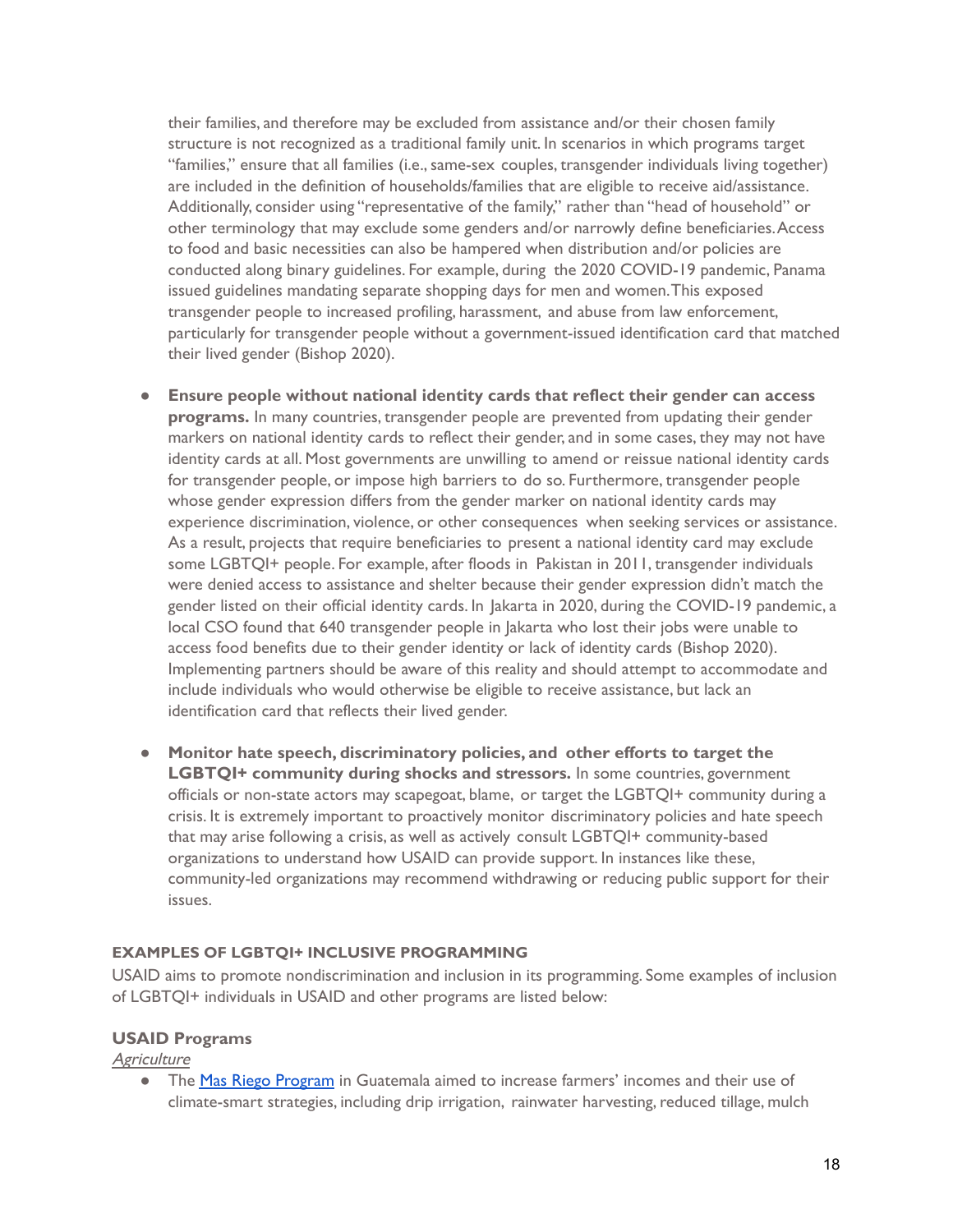use, and diverse crop rotation. USAID's implementing partner worked with a local LGBTQI+ CSO to develop and provide program staff with a **one-day training on human rights, [including](https://horticulture.ucdavis.edu/blog/events-launch-irrigation-project-guatemala)** discussion of the local LGBT [community.](https://horticulture.ucdavis.edu/blog/events-launch-irrigation-project-guatemala)

#### Resilience

**• USAID's Disaster Risk [Reduction](https://globalequality.wordpress.com/2012/04/27/u-s-embassy-and-blue-diamond-society-partner-to-make-disaster-risk-reduction-lgbti-inclusive/) (DRR) Program** in Nepal, implemented by the Nepali CSO National Society for Earthquake Technology (NSET), reached out to a local LGBTQI+ CSO and provided community-based disaster risk reduction training to their members. NSET also set up a half-day workshop for organizations working on DRR and LGBTQI+ CSOs called "How to Make Disaster Risk Reduction LGBT-Inclusive."

# **Non-USAID Programs**

- **[Lavender](https://rustinfund.org/2018/04/14/lavender-acres/) Acres** is a pig farm in Uganda owned and run by transgender individuals. Its origins come from the donation of a farm and became reality because of a Ugandan LGBTQI+ individual who wanted to help change the stereotype of what transgender individuals could do in Uganda. It currently houses and trains 10 people, teaching farming skills and business management skills.
- **Micro Rainbow [International](https://mrifoundation.global/lgbti-economic-empowerment-rural-cambodia/) Foundation** provides economic empowerment and advocacy support to LGBTQI+ people in select developing countries. Given that LGBTQI+ people in rural Cambodia lacked access to the land and loans required to engage in farming, Micro Rainbow helped them access land and loans. Beneficiaries were identified and selected through radio advertisements and through referrals from LGBTQI+ CSOs based in the capital city. Micro Rainbow helped each beneficiary obtain credit to start or expand their farming enterprise.
- **•** The **California Rural Legal [Assistance](https://www.crla.org/lgbt-program) LGBT Program** supports low-income individuals from rural areas in California. Its LGBT Program provides legal assistance to LGBT people to protect them against discrimination in rural agrarian activities and provide general community support and leadership classes.

#### **ILLUSTRATIVE CUSTOM INDICATORS<sup>6</sup>**

Below is a list of illustrative LGBTQI-inclusive custom indicators for RFS-sector programs:

- ● Number of research reports conducted that identify the barriers faced by LGBTQI+ people in RFS sectors and opportunities for meaningful inclusion
- ● Number of LGBTQI+ CSOs consulted in the project implementation stage to share information about project activities and engagement/employment opportunities (and to have this information shared with broader in-country LGBTQI+ networks)
- Number of project staff trained on nondiscrimination and inclusive development
- ● Number of agribusinesses/water businesses/sanitation businesses that develop comprehensive employment nondiscrimination policies and practices
- ● Number of activities that help include as beneficiaries LGBTQI+ individuals who do not have accurate national identity cards
- ● Number of activities that distribute assistance to non-traditional families (i.e., those led by or comprised of LGBTQI+ people)

<sup>&</sup>lt;sup>6</sup> While disaggregation by sex (male/female) is mandatory (ADS 201.3.5.7 (G),ADS 205.3.6), at this time we do not recommend using indicators that require beneficiaries to self-identify as LGBTQI+.While it is possible to conduct anonymous surveys, data security remains a concern.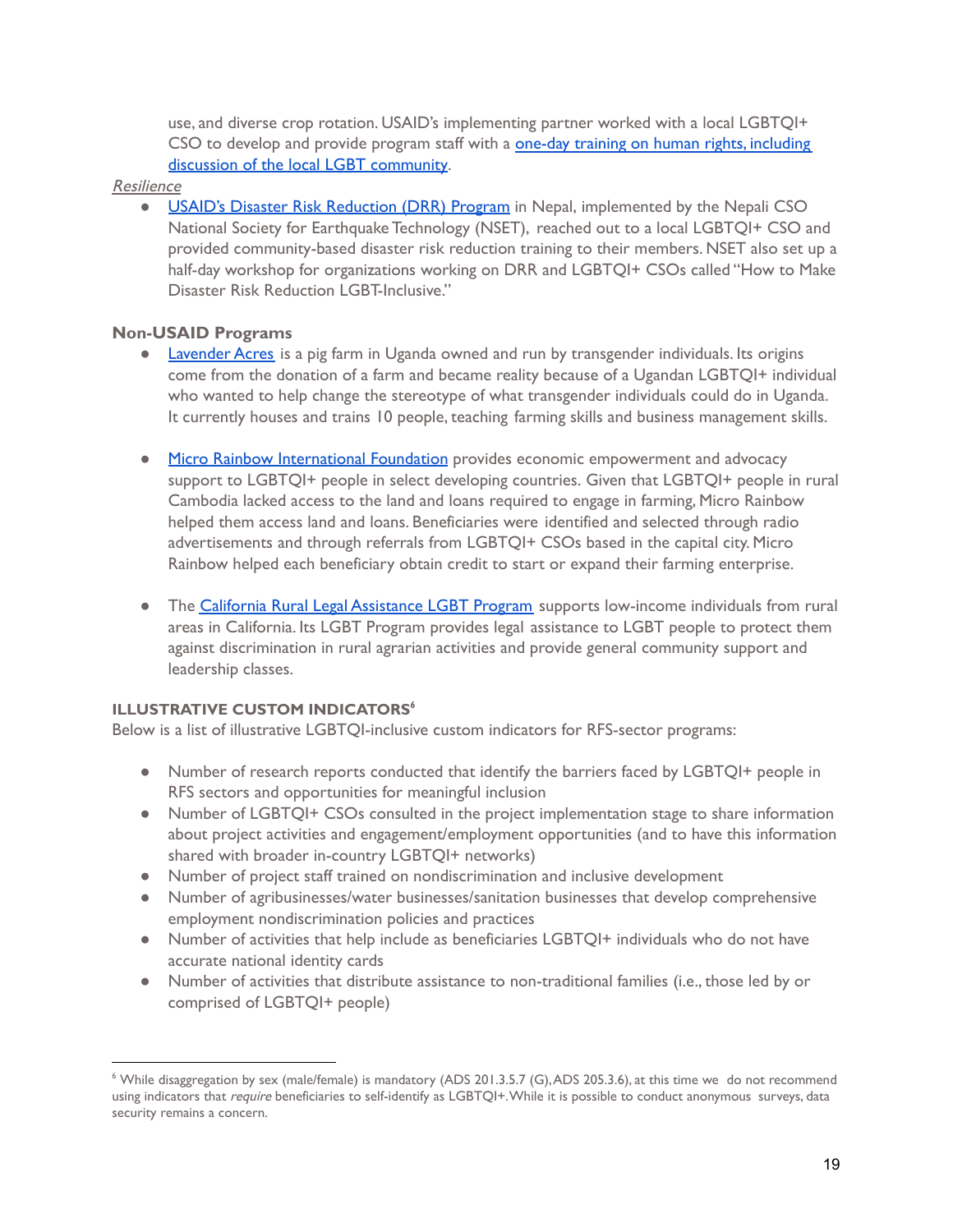- ● Number of emergency shelters, water points, and latrines that are accessible to and safe for LGBTQI+ people (i.e., have intentional plans or designs to include LGBTQI+ people)
- ● Number of participatory processes (government, non-governmental or USAID led) that include LGBTQI+ organizations or individuals

# **PART 4: CONCLUSION AND RESOURCES**

 RFS and the Mission programs it supports cover a broad range of sectors and have much potential scope for LGBTQI+ inclusion in their activities. It is important to reference the intentional inclusion of marginalized groups $^7$  (i.e., LGBTQI+ people, Indigenous Peoples, persons with disabilities, religions/ethnic minorities) in sector policies, guidance documents, and practices. Marginalized groups, including LGBTQI+ people, may face many barriers to full participation in the development programs run by USAID. Recognizing these barriers is the first step towards eliminating them. By making concerted efforts to include LGBTQI+ individuals in the full range of training, workshop, programs and research managed by RFS and related Mission programs, USAID can meaningfully increase LGBTQI+ inclusion.

# **NEXT STEPS**

USAID offers the following recommendations to Mission and technical staff throughout the Agency.

 **Engage in consultations with LGBTQI+ organizations.** When preparing to integrate LGBTQI+ considerations, it is important to engage with LGBTQI+ CSOs, leaders, and community members to better understand the local context and priorities. In designing and setting up programs, consult with local and regional LGBTQI+ CSOs in focus countries to learn what issues and constraints LGBTQI+ people face related toWSSH, nutrition, agriculture-led growth, and resilience, and determine what role they would like USAID to play to advance LGBTQI+ inclusion in these sectors.Also, USAID can share its upcoming programs with these groups and ask them if they see any opportunities for engagement. Even in situations where programs take place in areas without LGBTQI+ CSOs, it is likely that LGBTQI+ CSOs in nearby urban areas (or the capital city) have strong connections with informal networks of LGBTQI+ people in rural areas.

 **Train implementing partners.** Missions working in RFS sectors have already conducted some inclusion training for implementing partners (for example,"Mas Riego" in Guatemala).This could be expanded to other implementing partners, including providing a training on USAID's nondiscrimination for beneficiaries policy, and on the importance of and ways to better advance inclusive development.

 **Support research on LGBTQI+ inclusion.** Research on LGBTQI+ inclusion in agriculture and food security, nutrition, resilience, water security, sanitation and hygiene is almost entirely absent outside of the western context. RFS could consider expanding its research agenda to look at LGBTQI+ inclusion in its programming.

<sup>7</sup> USAID's Definition of Marginalized Groups:"People who are typically denied access to legal protection or social and economic participation and programs (i.e., police protection, political participation, access to healthcare, education, employment), whether in practice or in principle, for historical, cultural, political, and/or other contextual reasons. Such groups may include, but are not limited to, women and girls, persons with disabilities, LGBTQI+ people, displaced persons, migrants, indigenous individuals and communities, youth and the elderly, religious minorities, ethnic minorities, people in lower castes, and people of diverse economic class and political opinions.These groups often suffer from discrimination in the application of laws and policy and/or access to resources, services, and social protection, and may be subject to persecution, harassment, and/or violence.They may also be described as 'underrepresented,' 'at-risk,' or 'vulnerable.'"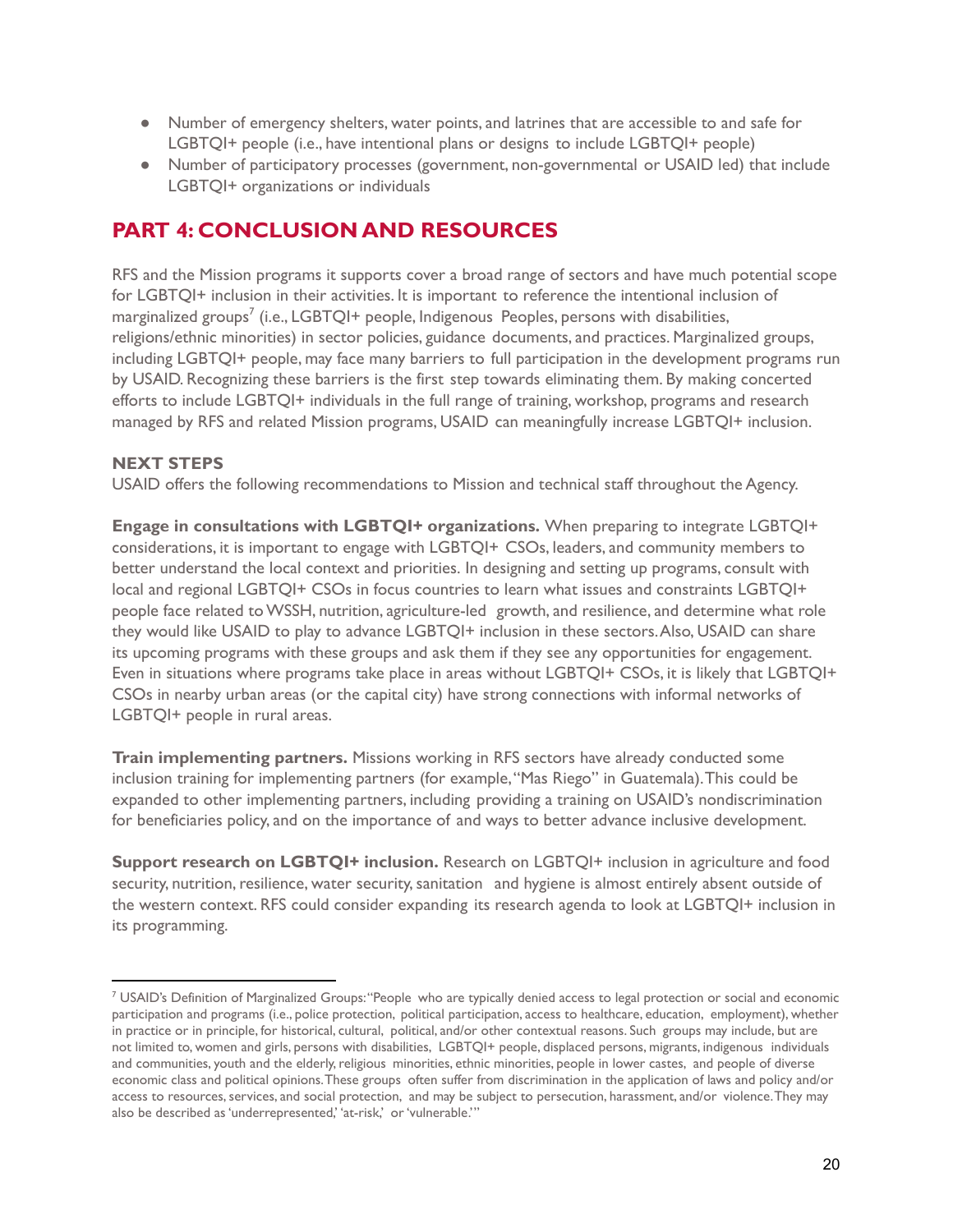#### **NONDISCRIMINATION FOR BENEFICIARIES**

 Nondiscrimination is a basic principle of development. USAID has strong and comprehensive nondiscrimination policies pertaining to beneficiaries in its contracts and grants. Historically there have been credible reports of USAID implementers discriminating against beneficiaries in accessing services, particularly with respect to LGBTQI+ individuals.

 Under these policies, USAID employees, contractors, and grant recipients are explicitly prohibited from discriminating against any foreign aid beneficiaries on the basis of any factor not expressly stated in the award.That means all beneficiaries should be able to participate in USAID programs without discrimination based on their race, color, religion, sex (including gender identity, sexual orientation, and pregnancy status), national origin, disability, age, genetic information, marital status, parental status, political affiliation, or veteran's status.

 These policies apply to all contracts and grants (and their sub-contracts and sub-grants). Discrimination against a beneficiary is considered noncompliance and can be treated as such.These policies can be found in ADS 200 (USAID employees),ADS 302 (contractors), and ADS 303 (grant recipients). More information can be found at *policies on [nondiscrimination](https://www.usaid.gov/inclusivedevelopment/nondiscrimination-faq) for access to services for beneficiaries*.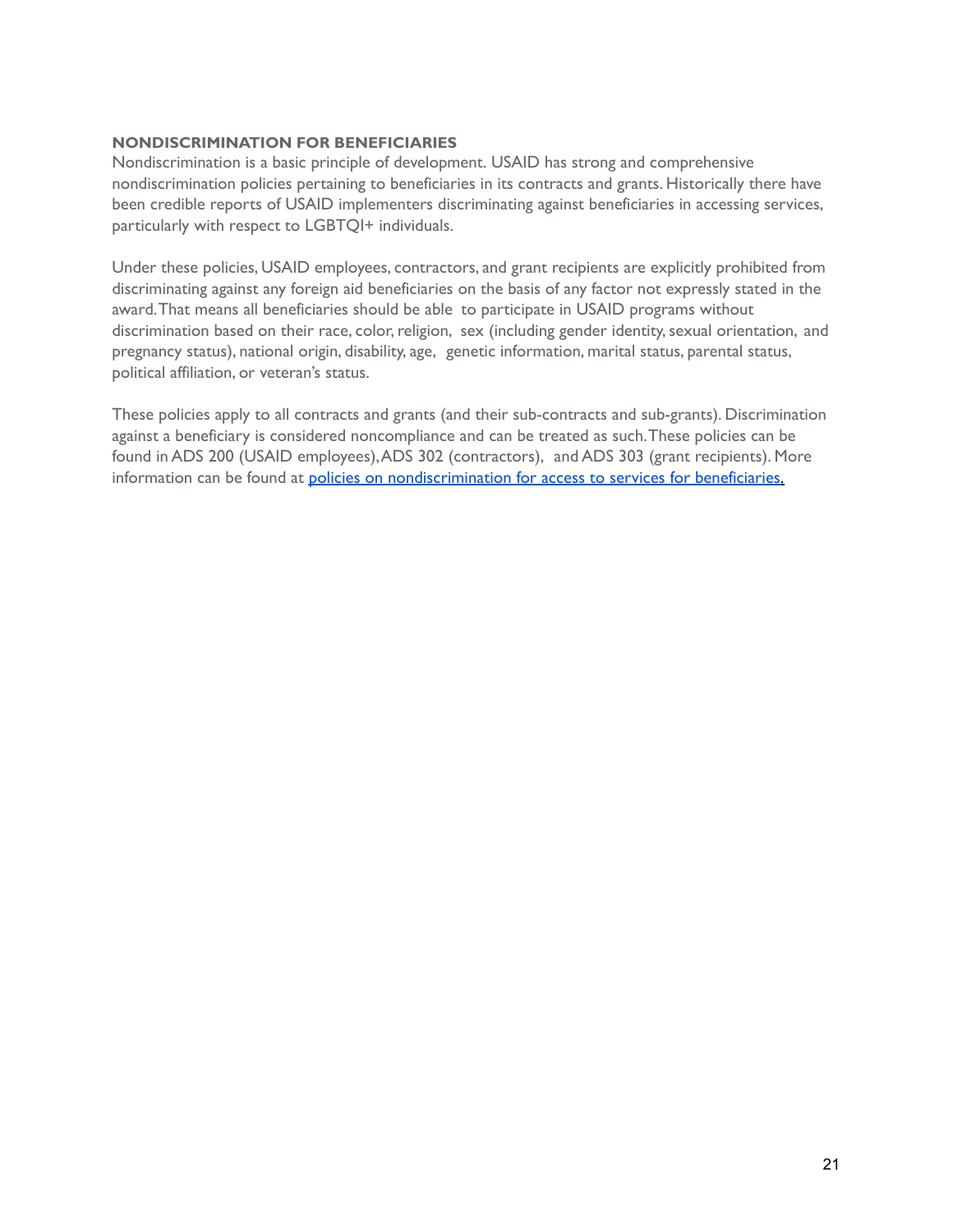#### **RESOURCES ANDTOOLS**

 **USAID's [LGBTVision](https://www.usaid.gov/sites/default/files/documents/1874/LGBT_Vision.pdf) for Action** .A foundational document that communicates USAID's position on LGBTQI+ issues, both internally and externally.

 **USAID's Support for [LGBTQI+](https://www.usaid.gov/documents/fact-sheet-usaid-support-lgbtqi-people) People Fact Sheet**.A d ocument that highlights USAID's approach to promoting and protecting the human rights of LGBTQI+ people around the world and describes eight ways USAID supports LGBTQI+ people.

 **Two Page [Description](https://www.usaid.gov/documents/inclusive-development-lgbtqi-inclusion) of USAID's LGBTQI+ Portfolio**. A document that outlines the realities faced by LGBTQI+ people around the world and USAID's approach to supporting LGBTQI+ people.

 **Suggested Approaches for Integrating Inclusive [Development](https://usaidlearninglab.org/sites/default/files/resource/files/additional_help_for_ads_201_inclusive_development_180726_final_r.pdf) Across the Program Cycle and in Mission [Operations](https://usaidlearninglab.org/sites/default/files/resource/files/additional_help_for_ads_201_inclusive_development_180726_final_r.pdf)**.This document explains what Inclusive Development is and why it is important to USAID's work. It serves as a framework for applying various USAID policies and guidance that promote inclusion of marginalized groups, and provides guidance to help Missions and Operating Units to integrate Inclusive Development across the Program Cycle and operations.

 **[Nondiscrimination](https://www.usaid.gov/inclusivedevelopment/nondiscrimination-faq) for Beneficiaries**. Frequently asked questions on USAID's policy on nondiscrimination for beneficiaries. USAID has a robust Nondiscrimination Policy for Access to Services for Beneficiaries; it includes protections on the basis of sexual orientation and gender identity.

 **Pride Month Blog Series:Why the Inclusion of LGBTQI+ [Populations](https://www.acdivoca.org/2021/06/pride-month-blog-series-why-the-inclusion-of-lgbtq-populations-in-agriculture-and-market-systems-matters-part-1/) in Agriculture and Market [Systems](https://www.acdivoca.org/2021/06/pride-month-blog-series-why-the-inclusion-of-lgbtq-populations-in-agriculture-and-market-systems-matters-part-1/) Matters**.A blog by ACDI/VOCAVP of gender and social inclusion JennWilliamson on economic and social benefits of including LGBTQ+ groups in not only agriculture, market systems and development programming, but society at large.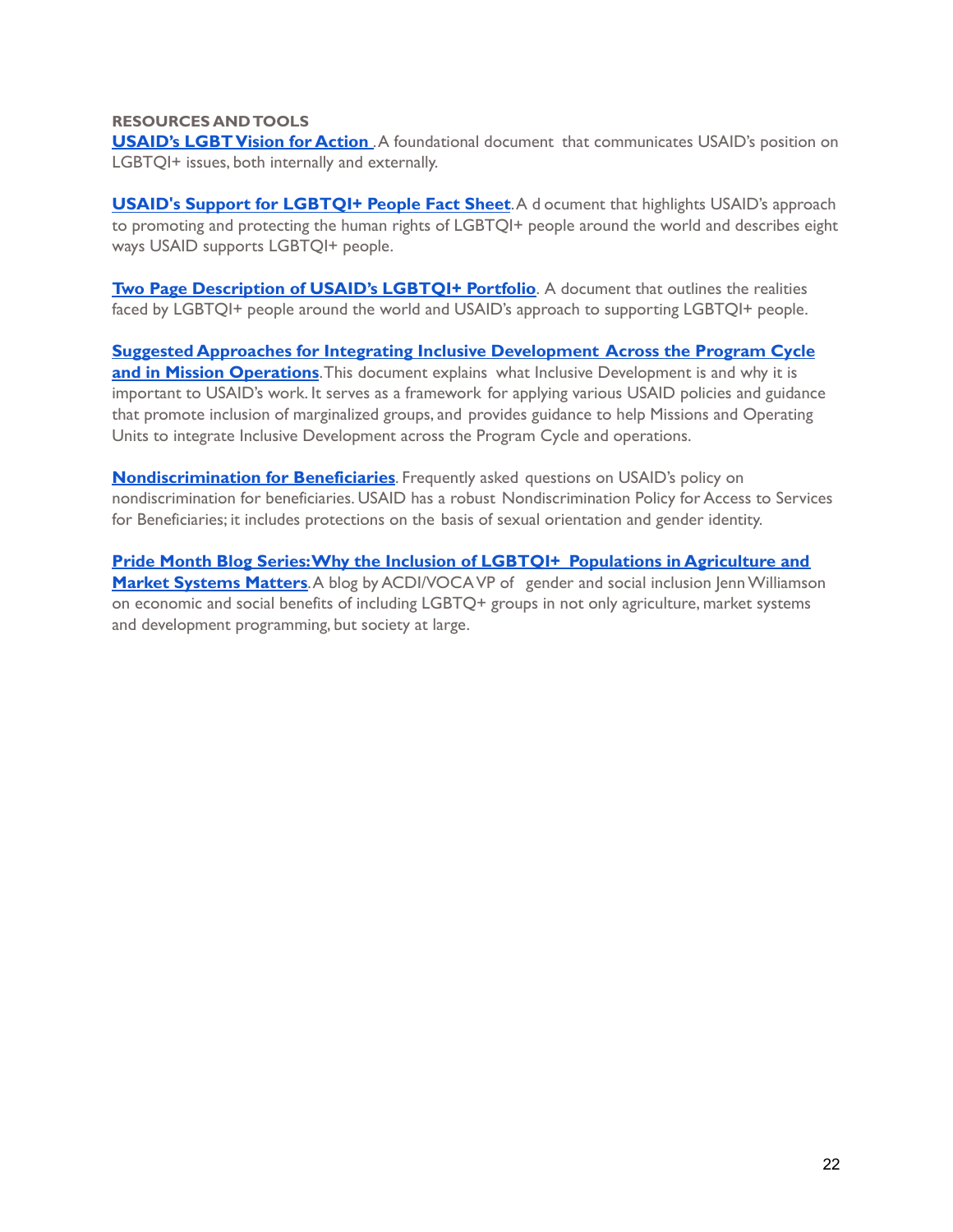# **REFERENCES**

Badgett, L., Durso, L., and Schneebaum, A. (2013). New Patterns of Poverty in The Lesbian, Gay and *Bisexual Community*.Williams Institute. Retrieved from<u>\_<https://williamsinstitute.law.ucla.edu/></u> publications/lgb-patterns-of-poverty/

Badgett, L., Nezhad, S., Waalddijk, K., van der Muelen Rodgers, Y. (2014). *The Relationship Between*  LGBTI Inclusion and Economic Development:An Analysis of Emerging Economies.UCLA:The Williams Institute. Retrieved from https://www.usaid.gov/sites/default/ [files/documents/15396/lgbt-inclusion](https://www.usaid.gov/sites/default/files/documents/15396/lgbt-inclusion-and-development-november-2014.pdf) [-and-development-november-2014.pdf](https://www.usaid.gov/sites/default/files/documents/15396/lgbt-inclusion-and-development-november-2014.pdf)

Badgett, L., Park, A., Flores, A. (2018). Links Between Economic Development and New Measures of L*GBT Inclusion.* UCLA:The Williams Institute. Retrieved from <u>[https://williamsinstitute.law.ucla.edu/](https://williamsinstitute.law.ucla.edu/publications/gdp-and-lgbt-inclusion/)</u> [publications/gdp-and-lgbt-inclusion/](https://williamsinstitute.law.ucla.edu/publications/gdp-and-lgbt-inclusion/)

Bishop, A. (2020). *Vulnerability Amplified: The Impact of the Covid-19 Pandemic on LGBTQ people.* Outright Action International. Retrieved from [https://outrightinternational.org/sites/default/files/](https://outrightinternational.org/sites/default/files/COVIDsReportDesign_FINAL_LR_0.pdf) [COVIDsReportDesign\\_FINAL\\_LR\\_0.pdf](https://outrightinternational.org/sites/default/files/COVIDsReportDesign_FINAL_LR_0.pdf)

Benjamin, C. and Hueso, A. (2017). *LGBTI and sanitation: what we know and what the gaps are*, 40th WEDC International Conference on Local Action and International Cooperation to Improve and Sustain Water, Sanitation and Hygiene Services., Loughborough, UK, Retrieved from <https://wedc-knowledge.lboro.ac.uk/resources/conference/40/Benjamin-2649.pdf>

Boyce, P. et al. (2018). *Transgender Inclusive Sanitation: Insights from South Asia*. Retrieved from [https://www.researchgate.net/publication/324696177\\_Transgender-inclusive\\_](https://www.researchgate.net/publication/324696177_Transgender-inclusive_%20sanitation%20-%20Insights_from_South_Asia)sanitation -Insights from South Asia

Darwin, Z. and Greenfield, M. (2019) Mothers and others: The invisibility of LGBTQ people in reproductive and infant psychology, Journal of Reproductive and Infant Psychology, 37:4, 341-343, DOI: [10.1080/02646838.2019.1649919](https://doi.org/10.1080/02646838.2019.1649919)

Dominey-Howes, D., Gorman-Murray A. & McKinnon, S. (2014) *Queering disasters: on the need to* account for LGBTI experiences in natural disaster contexts, Gender, Place & Culture: A Journal of Feminist Geography, 21:7, 905-918, Retrieved from [https://www.researchgate.net/publication/](https://www.researchgate.net/publication/264829553_Queering_disasters_On_the_need_to_account_for_LGBTI_experiences_in_natural_disaster_contexts) 264829553 Queering disasters On the need to account for LGBTI experiences in natural disast [er\\_contexts](https://www.researchgate.net/publication/264829553_Queering_disasters_On_the_need_to_account_for_LGBTI_experiences_in_natural_disaster_contexts)

Dwyer, E. (2020). Sexual and Gender Minorities and COVID-19: Guidance for WASH delivery. Retrieved from [https://www.waterforwomenfund.org/Modules/News/blogcomments.aspx?feedid=9a8ae80e-dba](https://www.waterforwomenfund.org/Modules/News/blogcomments.aspx?feedid=9a8ae80e-dba8-4761-91bb-51c5e2091ff4&BlogId=7dfe4a04-9265-4a67-aa68-a07efdf41e52) [8-4761-91bb-51c5e2091ff4&BlogId=7dfe4a04-9265-4a67-aa68-a07efdf41e52](https://www.waterforwomenfund.org/Modules/News/blogcomments.aspx?feedid=9a8ae80e-dba8-4761-91bb-51c5e2091ff4&BlogId=7dfe4a04-9265-4a67-aa68-a07efdf41e52)

Dwyer, E., and Woold, L. (2018). Down by the River: Addressing the rights, needs and strengths of Fijian sexual and gender minorities in disaster risk reduction and humanitarian response. Oxfam. Retrieved from <https://www.preventionweb.net/publications/view/57166>

Everett, B. G., Kominiarek, M.A., Mollborn, S., Adkins, D. E., & Hughes, T. L. (2019) *. Sexual Orientation*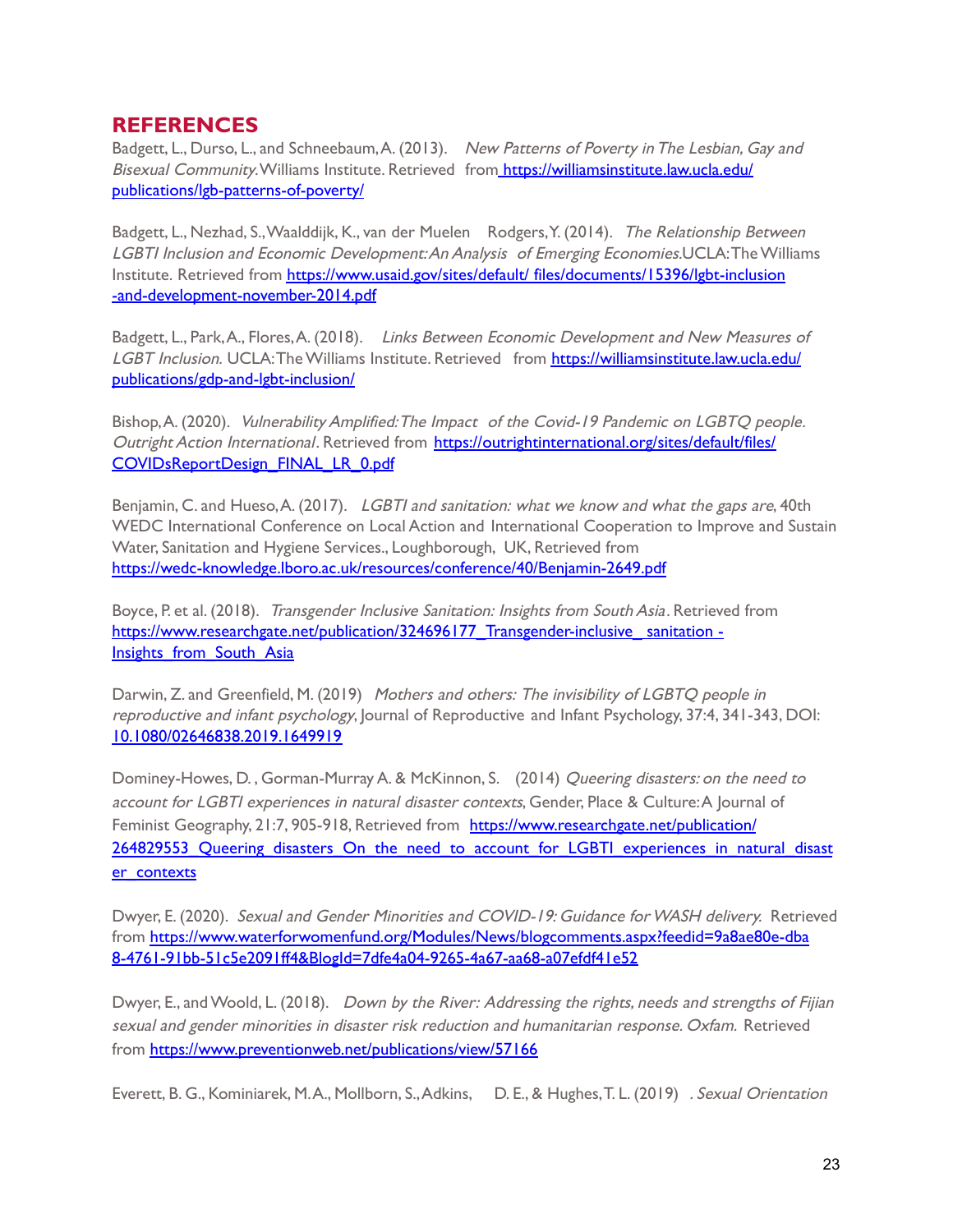Disparities in Pregnancy and Infant Outcomes. Maternal and child health journal, 23(1), 72–81.Retrieved from <https://doi.org/10.1007/s10995-018-2595-x>

Gaillard J, Gorman-Murray A & Fordham M. (2017). Sexual and gender minorities in disaster, Gender, *Place & Culture,*[online] vol. 24, issue 1, pp.18–26. Retrieved from <u>[https://www.tandfonline.com/doi/pdf/](https://www.tandfonline.com/doi/pdf/10.1080/0966369X.2016.1263438)</u> [10.1080/0966369X.2016.1263438](https://www.tandfonline.com/doi/pdf/10.1080/0966369X.2016.1263438)

Gates, G. (2014). LGBT People Are Disproportionately Food Insecure. UCLA: The Williams Institute. Retrieved from <https://escholarship.org/uc/item/4wt4102n>

Gonzales, G., Quinones, N. and Attanasio, L. (2018). Health and Access to Care among Reproductive-Age Women by Sexual Orientation and Pregnancy Status.Women's Health Issues.Volume 29 Issue 1, p. 8-16. Retrieved from <u>[https://www.whijournal.com/article/S1049-3867\(18\)30291-3/fulltext](https://www.whijournal.com/article/S1049-3867(18)30291-3/fulltext)</u>

Harley, J., Koehler D and Karadzic, M. (2017). *The Economic Benefits of LGBTI Inclusion.* The World Bank. Retrieved from <https://blogs.worldbank.org/europeandcentralasia/economic-benefits-lgbti-inclusion>

House, S., Ferron,S., Sommer, M. and Cavill, C. (2014). *Violence, Gender & WASH:A Practitioner's* Toolkit - Making water, sanitation and hygiene safer through improved programming and services. London, UK:WaterAid/SHARE. Retrieved from <https://violence-wash.lboro.ac.uk/>

Khoehler, D. (2015). *LGBTI People are (likely) Over Represented in the Bottom 40%.* The World Bank . Retrieved from [https://blogs.worldbank.org/governance/lgbti-people-are-likely-over-represented](https://blogs.worldbank.org/governance/lgbti-people-are-likely-over-represented-bottom-40)[bottom-40](https://blogs.worldbank.org/governance/lgbti-people-are-likely-over-represented-bottom-40)

Knight, K., and Sollom, R. (2012). *Making disaster risk reduction and relief programmes LGBTI-inclusive:* examples from Nepal. Humanitarian Practice Network. Retrieved from [isations%20can%20save%20lives.](https://odihpn.org/magazine/making-disaster-risk-reduction-and-relief-programmes-lgbti-inclusive-examples-from-nepal/#:~:text=Because%20discrimination%20against%20and%20marginalisation,LGBTI%20organisations%20can%20save%20lives.) [Accessed June 17, 2020] [https://odihpn.org/magazine/making-disaster-risk-reduction-and-relief-programmes-lgbti-inclusive-exampl](https://odihpn.org/magazine/making-disaster-risk-reduction-and-relief-programmes-lgbti-inclusive-examples-from-nepal/#:~:text=Because%20discrimination%20against%20and%20marginalisation,LGBTI%20organisations%20can%20save%20lives.) [es-from-nepal/#:~:text=Because%20discrimination%20against%20and%20marginalisation,LGBTI%20organ](https://odihpn.org/magazine/making-disaster-risk-reduction-and-relief-programmes-lgbti-inclusive-examples-from-nepal/#:~:text=Because%20discrimination%20against%20and%20marginalisation,LGBTI%20organisations%20can%20save%20lives.)

Larkin, B. (2019). Pride and prejudice: LGBTIQ community responses to disaster events worldwide. A*ustralian Journal of Emergency Management.* pp. 60-66 [online] Retrieved from <u>[https://knowledge.aidr.](https://knowledge.aidr.org.au/resources/ajem-october-2019-pride-and-prejudice-lgbtiq-community-responses-to-disaster-events-worldwide/)</u> [worldwide/](https://knowledge.aidr.org.au/resources/ajem-october-2019-pride-and-prejudice-lgbtiq-community-responses-to-disaster-events-worldwide/) [Accessed April 19, 2020]. [org.au/resources/ajem-october-2019-pride-and-prejudice-lgbtiq-community-responses-to-disaster-events-](https://knowledge.aidr.org.au/resources/ajem-october-2019-pride-and-prejudice-lgbtiq-community-responses-to-disaster-events-worldwide/)

Mallikarjunan, P., (2016). *How Transgender People Face Discrimination While Using Public Toilets. Y*outh Ki Awaaz. Retrieved from <u><https://www.youthkiawaaz.com/2016/11/>no-public-toilets-for-</u> <mark>transgenderpeople/</mark> [Accessed May 6, 2020]

Park,Andrew & Mendos, Lucas. (2019). FOR ALL:The Sustainable Development Goals and LGBTI *People*. Retrieved from <u>[https://www.rfsl.se/wp-content/uploads/2019/04/FINAL\\_](https://www.rfsl.se/wp-content/uploads/2019/04/FINAL_FORALL_RFSL_2019.pdf)FORALL\_RFSL\_</u> [2019.pdf](https://www.rfsl.se/wp-content/uploads/2019/04/FINAL_FORALL_RFSL_2019.pdf)

Pincha, Chaman. (2008).A *rvanis: voiceless victims of Tsunami* . Humanitarian practitioners Network, ODI. 41. Retrieved from [https://www.researchgate.net/publication/283053158\\_Arvanis\\_voiceless\\_](https://www.researchgate.net/publication/283053158_Arvanis_voiceless_victims_of_Tsunami/citation/download) [victims\\_of\\_Tsunami/citation/download](https://www.researchgate.net/publication/283053158_Arvanis_voiceless_victims_of_Tsunami/citation/download)